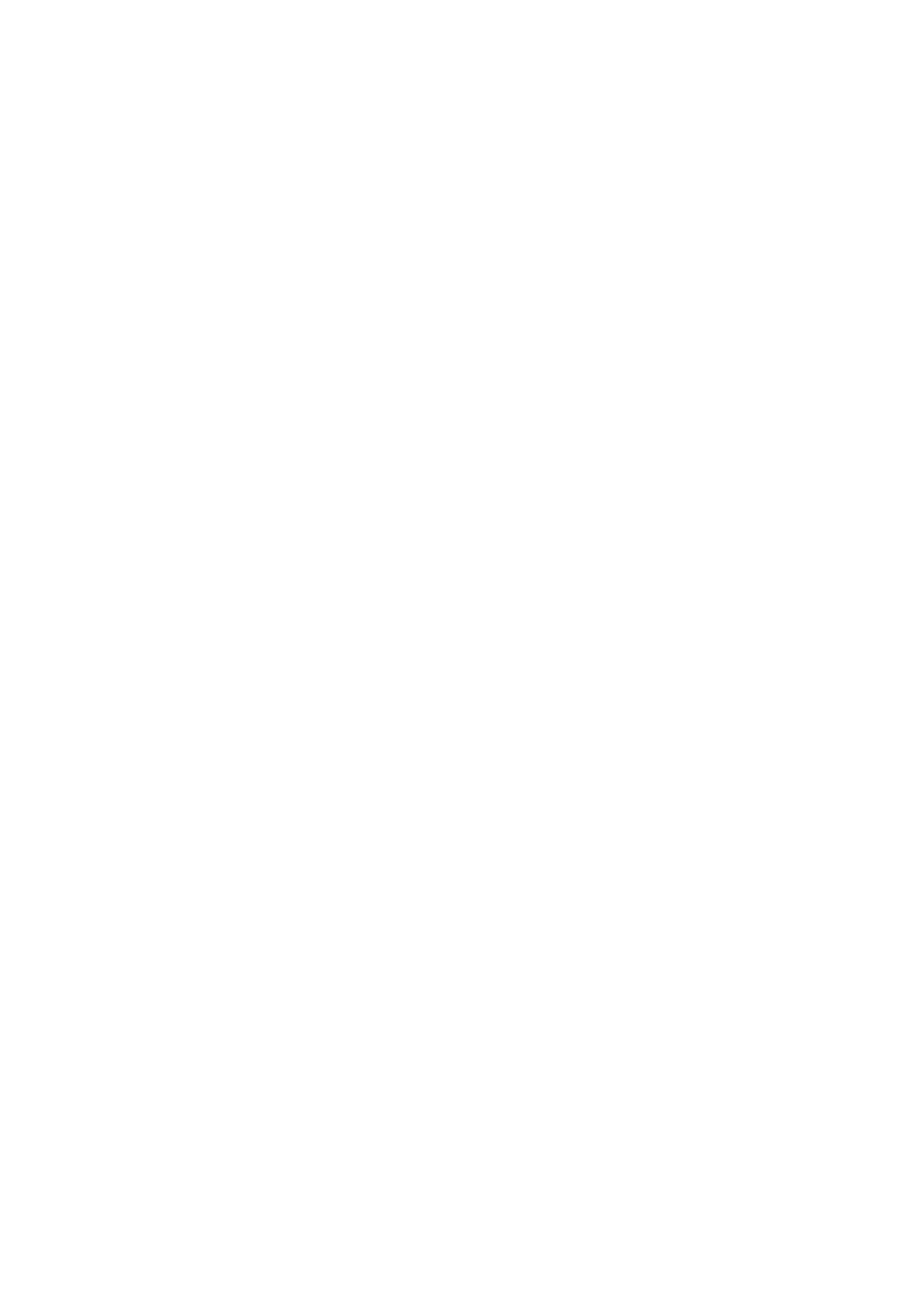## **LOCAL GOVERNMENT ACT 1995**

## CITY OF MELVILLE

# **LOCAL GOVERNMENT (MEETING PROCEDURES) LOCAL LAW 2022**

**Contents**

## **Part 1—Preliminary** 1.1 Citation

- 1.2 Commencement
- 1.3 Application and Intent
- 1.4 Repeal
- 1.5 Interpretation

## **Part 2—Committees**

- 2.1 Establishment of committees
- 2.2 Types of committees
- 2.3 Appointment, tenure and resignation of committee members
- 2.4 Delegation of some powers and duties to certain committees
- 2.5 Attendance by Members at committee meetings
- 2.6 Disclosure of interests
- 2.7 Participation at committee meetings
- 2.8 Committees to report

## **Part 3—Meetings of Council and Committees**

- 3.1 Ordinary and special meetings of Council
- 3.2 Calling Council meetings
- 3.3 Convening Council meetings
- 3.4 Calling and convening committee meetings
- 3.5 Public notice of meetings
- 3.6 Leave of absence
- 3.7 Agenda briefing forum may be held
- 3.8 Briefings and other informal meetings

# **Part 4—Presiding Member**

- 4.1 Who presides
- 4.2 When Deputy Mayor can act.
- 4.3 Election of Presiding Members and deputy Presiding Members of committees
- 4.4 Functions of deputy Presiding Members
- 4.5 Who acts if no Presiding Member of a committee is present
- 4.6 Presiding Member participation in debates
- 4.7 Presiding Member may cast second vote

## **Part 5—Quorum**

- 5.1 Quorum for meetings
- 5.2 Quorum to be present
- 5.3 Procedure where no quorum to begin a meeting
- 5.4 Procedure where a quorum is not present during a meeting
- 5.5 Debate on motion to be resumed
- 5.6 Names to be recorded

**Part 6—Public Participation**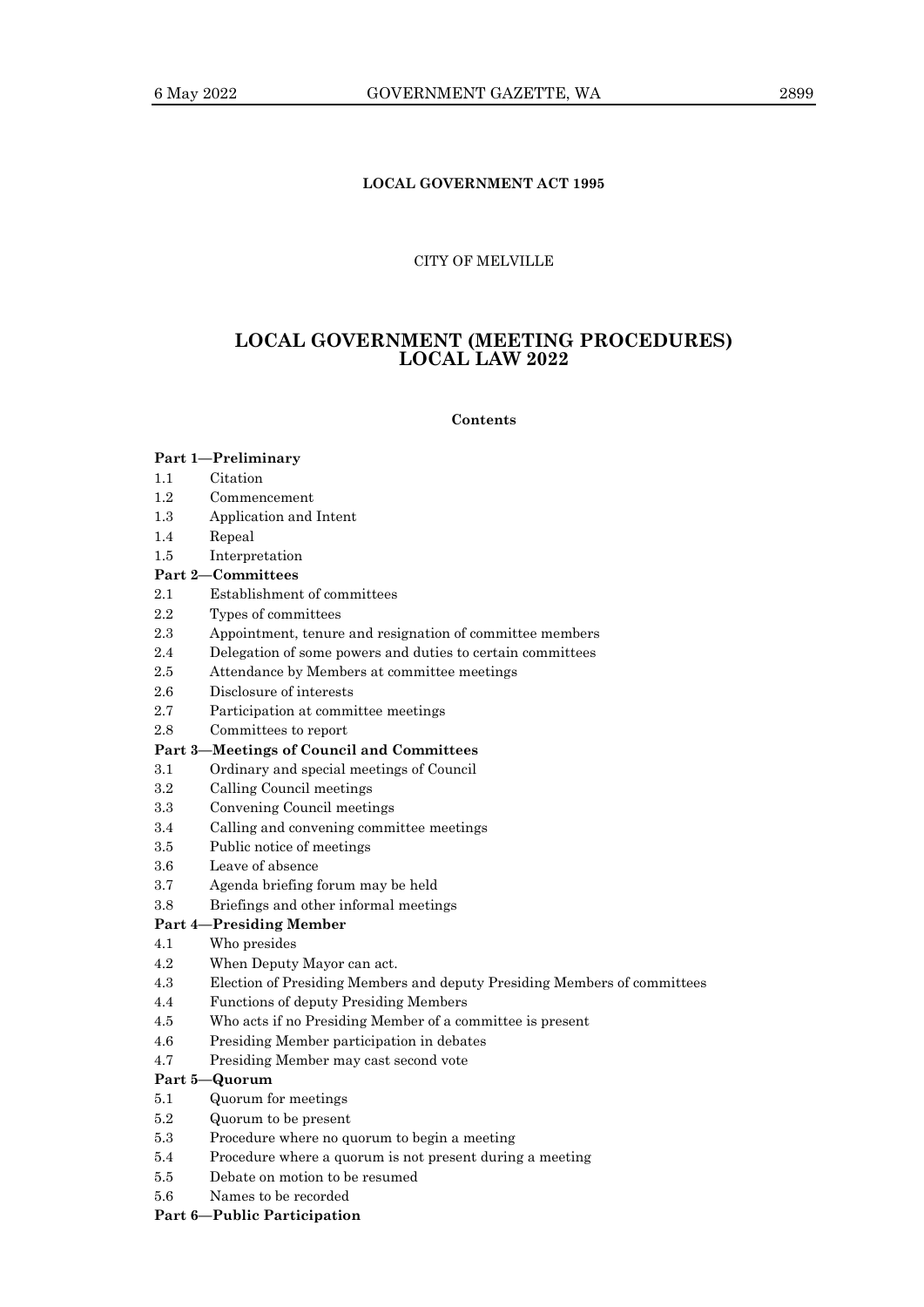- 6.1 Meetings generally open to the public
- 6.2 Procedure to close meetings to the public
- 6.3 Question time for the public
- 6.4 Duration of question time for the public
- 6.5 General procedures for question time for the public
- 6.6 Receiving questions during question time for the public
- 6.7 Ensuring equal and fair opportunity to ask questions
- 6.8 Dealing with public questions
- 6.9 Questions taken on notice
- 6.10 When Presiding Member may decide a public question will not be answered
- 6.11 Petitions
- 6.12 Deputations
- 6.13 Written submissions
- 6.14 Public hearings
- 6.15 No unauthorised recording of proceedings
- 6.16 Public inspection of agenda materials

# **Part 7—Business of a Meeting**

- 7.1 Business to be specified
- 7.2 Order of business
- 7.3 Motions of which previous notice has been given
- 7.4 New business of an urgent nature
- 7.5 Council may agree to consider motion without notice
- 7.6 Announcements by Presiding Member without discussion
- 7.7 Distinguished visitors
- 7.8 Presentations

## **Part 8—Disclosure of Interests**

- 8.1 Disclosure of financial and proximity interests
- 8.2 Disclosure of impartiality interests
- 8.3 Disclosure not to be used to comment on the matter
- 8.4 Participation by members disclosing interests
- 8.5 On-going disclosure required
- 8.6 Substitution of deputy at committee meetings
- 8.7 Separation of committee recommendations

#### **Part 9—Advice and recommendations**

- 9.1 Advice to Council by CEO
- 9.2 Advice to Council by committees

## **Part 10—Questions from Members**

- 10.1 Questions to employees on matters on the agenda
- 10.2 Questions during debate
- 10.3 Restrictions on questions and answers

## **Part 11—Substantive Motions and Amendments**

- 11.1 Motions to be supported
- 11.2 Certain motions may be ruled out of order
- 11.3 Motions to deal with reports and committee recommendations
- 11.4 Adoption of recommendations
- 11.5 Alternative motions
- 11.6 Dealing with alternative motions
- 11.7 Adoption of recommendations *en bloc*
- 11.8 Unopposed business
- 11.9 Only one substantive motion to be dealt with at a time
- 11.10 Withdrawing motions
- 11.11 Amendments

# **Part 12—Debate of Motions**

- 12.1 Order of call in debate
- 12.2 Seconding motions
- 12.3 Members to indicate their intention to speak
- 12.4 Priority of speaking
- 12.5 Debate may be limited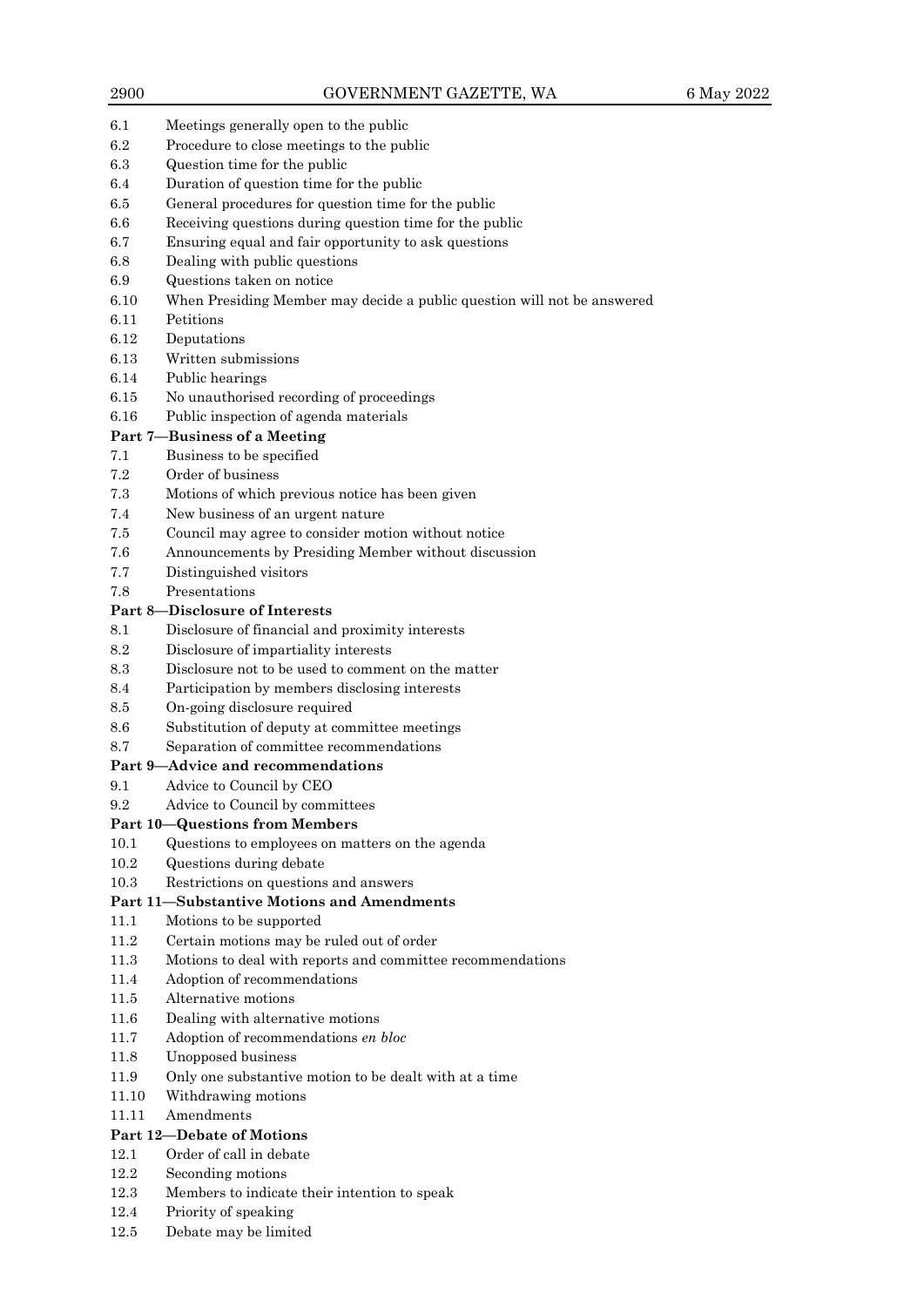- 12.6 Member may require the motion to be read
- 12.7 Consent of seconder required for alteration
- 12.8 Who may speak on an amendment
- 12.9 Right of reply
- 12.10 Personal explanation
- 12.11 Limitation on Members speaking

#### **Part 13—Procedural Motions**

- 13.1 Permissible procedural motions
- 13.2 No debate on procedural motion
- 13.3 Limits on closure of debate
- 13.4 Effect of motion—that the motion be deferred
- 13.5 Effect of motion—that the motion now lie on the table
- 13.6 Effect of motion—that the motion be now put
- 13.7 Effect of motion—that the meeting proceed to the next item of business
- 13.8 Effect of motion—that the meeting now adjourn
- 13.9 Effect of motion—that the meeting be closed to the public
- 13.10 Effect of motion—that the ruling of the Presiding Member be disagreed with
- 13.11 Effect of motion—that the member be no longer heard
- 13.12 Effect of motion—that the item be referred back to committee

#### **Part 14—Voting**

- 14.1 Motion—when put to the vote
- 14.2 Voting
- 14.3 Method of taking vote
- 14.4 Majorities required for decisions

#### **Part 15—Revoking or Changing Decisions**

- 15.1 Requirements to revoke or change decisions
- 15.2 Motion to revoke or change decision at the same meeting—procedures
- 15.3 Motion to revoke or change a decision after meeting—procedures
- 15.4 Implementation of a decision

#### **Part 16—Adjournment**

- 16.1 Meetings may be adjourned
- 16.2 Effect of adjournment

#### **Part 17—Recording and broadcasting of meetings**

- 17.1 Local government may record meetings
- 17.2 Local government may broadcast proceedings

## **Part 18—Minutes of Meetings**

- 18.1 Keeping of minutes
- 18.2 Content of minutes
- 18.3 Request for specific words to be recorded in minutes
- 18.4 Publication of unconfirmed minutes of meetings
- 18.5 Public inspection of minutes and meeting documents
- 18.6 Amendment of minutes

#### **Part 19—Conduct of Members**

- 19.1 Required meeting behaviour
- 19.2 Unacceptable meeting behaviour
- 19.3 Members not to interrupt
- 19.4 Seating arrangements
- 19.5 Advice of entry or departure
- 19.6 No Member to leave while a motion is being put to the vote
- 19.7 No reopening of discussion
- 19.8 Official Titles to be used

## **Part 20—Preserving Order**

- 20.1 Presiding Member to preserve order
- 20.2 Presiding Member to ensure compliance
- 20.3 Presiding Member to be heard without interruption
- 20.4 Point of order
- 20.5 Procedures on a point of order
- 20.6 Ruling by the Presiding Member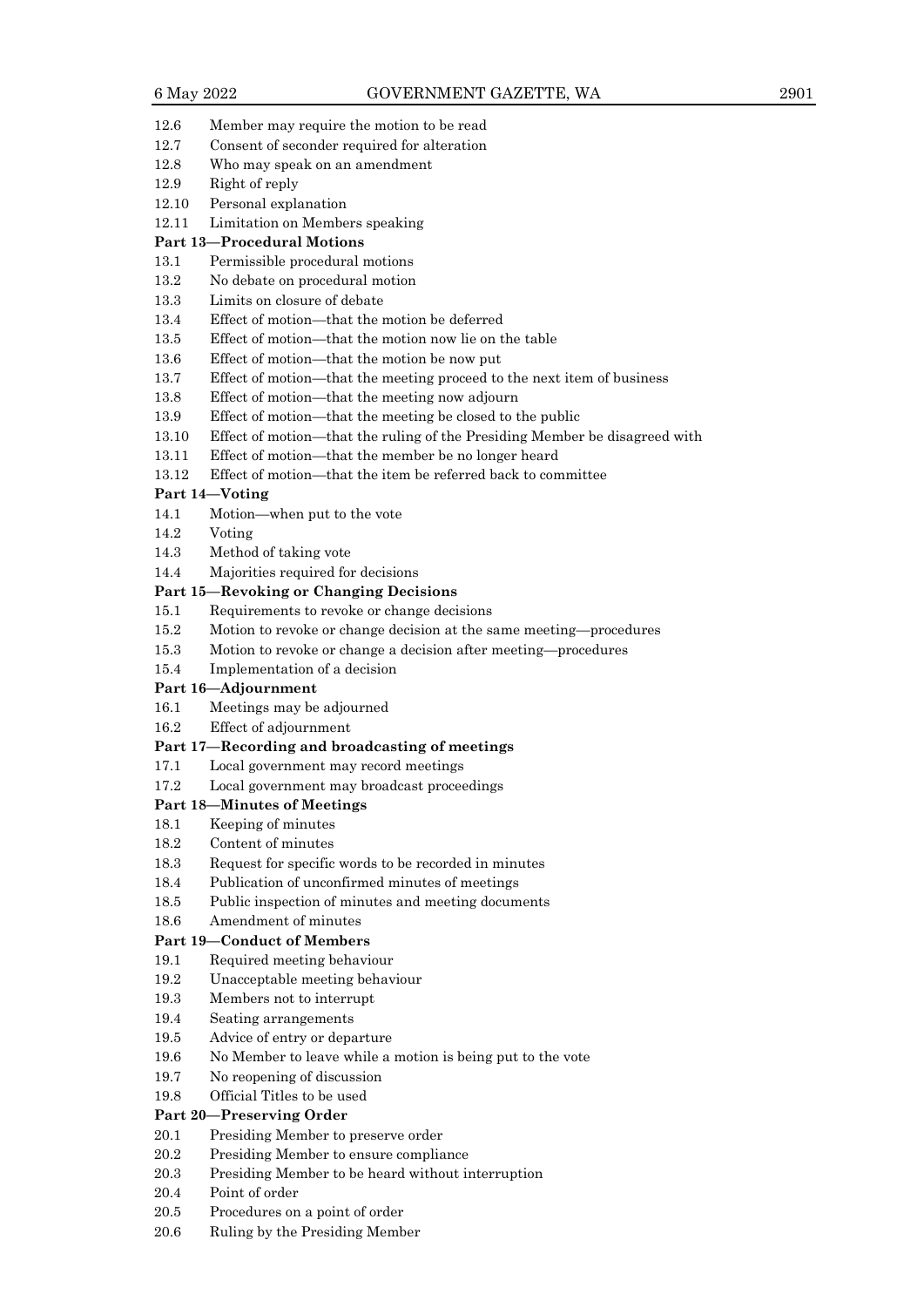20.7 Continued breach of order 20.8 Prevention of disturbance 20.9 Right of Presiding Member to adjourn

# **Part 21—Meetings of Electors**

- 21.1 Electors' general meetings
- 21.2 Matters for discussion at electors' general meeting
- 21.3 Electors' special meetings
- 21.4 Convening electors' meetings
- 21.5 Who presides at electors' meetings
- 21.6 Procedure for electors' meetings
- 21.7 Participation of non-electors
- 21.8 Voting at electors' meetings
- 21.9 Minutes of electors' meetings
- 21.10 Decisions made at electors' meetings

# **Part 22—Other Procedural Matters**

- 22.1 Tabling of documents at a meeting
- 22.2 Suspension of the operation of this local law
- 22.3 Where this local law does not apply

# **Part 23—Enforcement**

- 23.1 Contravention of this local law by Members
- 23.2 Offences under this local law
- 23.3 Who can prosecute or give an infringement notice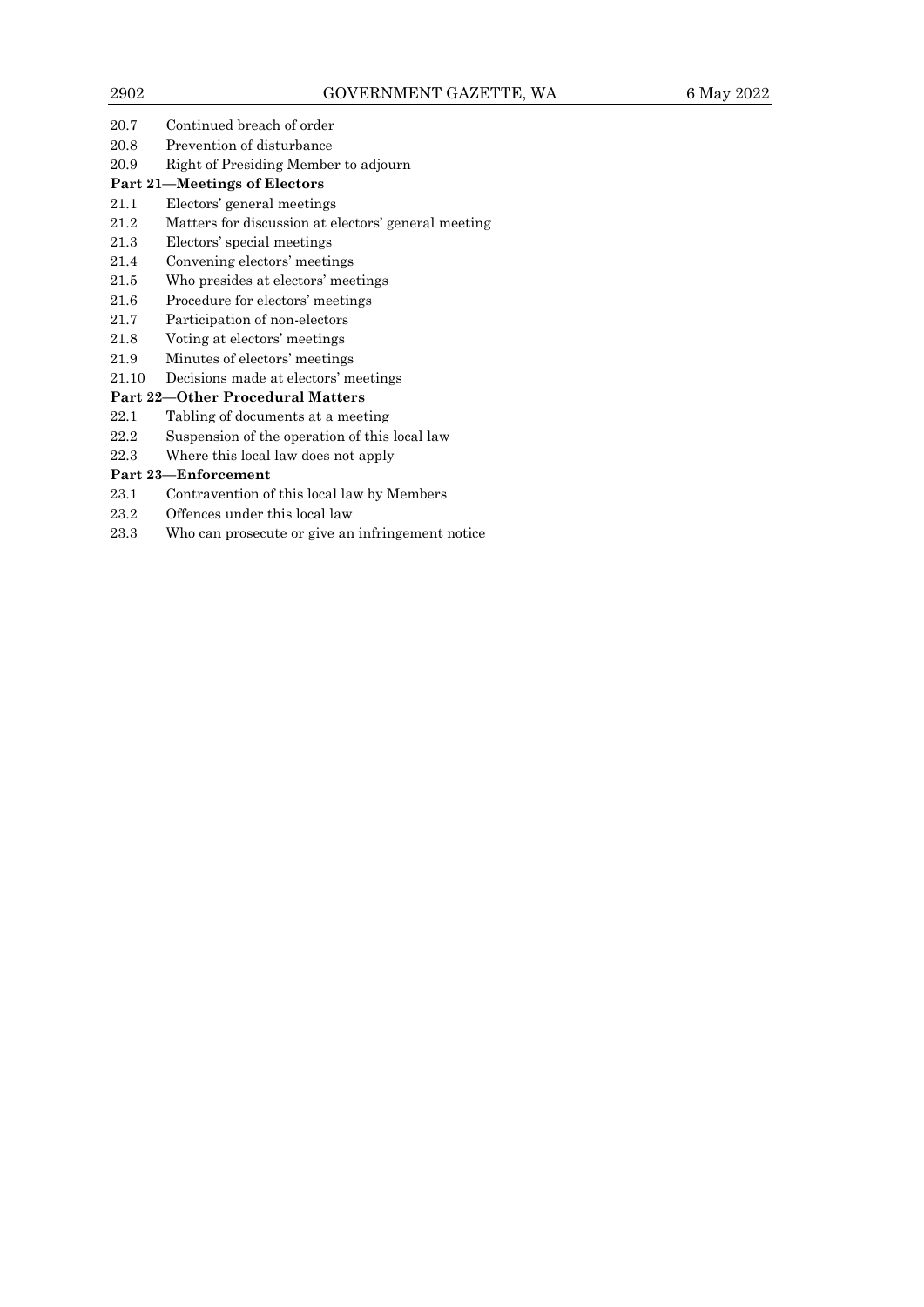## 6 May 2022 GOVERNMENT GAZETTE, WA 2903

## **LOCAL GOVERNMENT ACT 1995**

## CITY OF MELVILLE

#### **LOCAL GOVERNMENT (MEETING PROCEDURES) LOCAL LAW 2022**

Under the powers conferred by the *Local Government Act 1995* and all other powers enabling it, the Council of the City of Melville resolved on 19 April 2022 to make the following local law.

## **PART 1—PRELIMINARY**

#### **1.1 Citation**

This local law may be cited as the *City of Melville Local Government (Meeting Procedures) Local Law 2022*.

## **1.2 Commencement**

This local law comes into operation 14 days after the date of publication in the *Government Gazette*.

#### **1.3 Application and Intent**

(1) This local law provides rules that apply to the conduct of meetings of the Council and its committees and to meetings of electors.

(2) All meetings are to be conducted in accordance with the *Local Government Act 1995*, the *Local Government (Administration) Regulations 1996,* the *City of Melville Code of Conduct—Elected Members, Committee Members and Candidates* adopted by Council under section 5.104 of the *Local Government Act 1995* and this local law.

(3) This local law is intended to result in—

- (a) effective decision making by the Council and committees;
- (b) the orderly conduct of meetings dealing with Council business;
- (c) understanding of the process of conducting meetings; and
- (d) efficient and effective use of time at meetings.

(4) This local law is a "local law as to conduct" for the purposes of the *Local Government (Administration) Regulations 1996.*

#### **1.4 Repeal**

The *City of Melville Meeting Procedures Local Law 2017*, published in the *Government Gazette* on 7 June 2017, is repealed.

#### **1.5 Interpretation**

(1) In this local law unless the context otherwise requires-

*absolute majority* has the same meaning as given to it in the Act;

*Act* means the *Local Government Act 1995*;

- *agenda briefing forum* means an information-sharing forum convened under clause 3.7 of this local law;
- *amendment* means a subsidiary motion moved in the course of debate on a substantive motion, with the object of modifying the proposal in such a way as to increase its acceptability;

*CEO* means the Chief Executive Officer of the local government;

- *Chamber* means the City of Melville Council Chamber, or any other room allocated for meetings of the Council or a committee of the Council;
- *Code of Conduct* means the code of conduct applicable to Members as adopted by the local government under section 5.104 of the Act and the *Local Government (Model Code of Conduct) Regulations 2021*;
- *committee* means a committee of the Council established under section 5.8 of the Act;

*committee meeting* means a meeting of a committee of the Council;

*Council* means the Mayor and elected Members collectively acting as the Council of the City of Melville;

*deputation* means an oral submission by one or more members of the public at an agenda briefing forum or at a Council or committee meeting on an item listed on the agenda of that meeting;

district means the district of the local government as declared by the Governor pursuant to section 2.1 of the Act;

*elector* has the same meaning as given to it in the Act;

*employee* means a person employed by the local government under section 5.36 of the Act;

*local government* means the City of Melville;

*Mayor* means the Mayor of the City of Melville;

*meeting* means a meeting of the Council or a committee or of electors, as the context requires;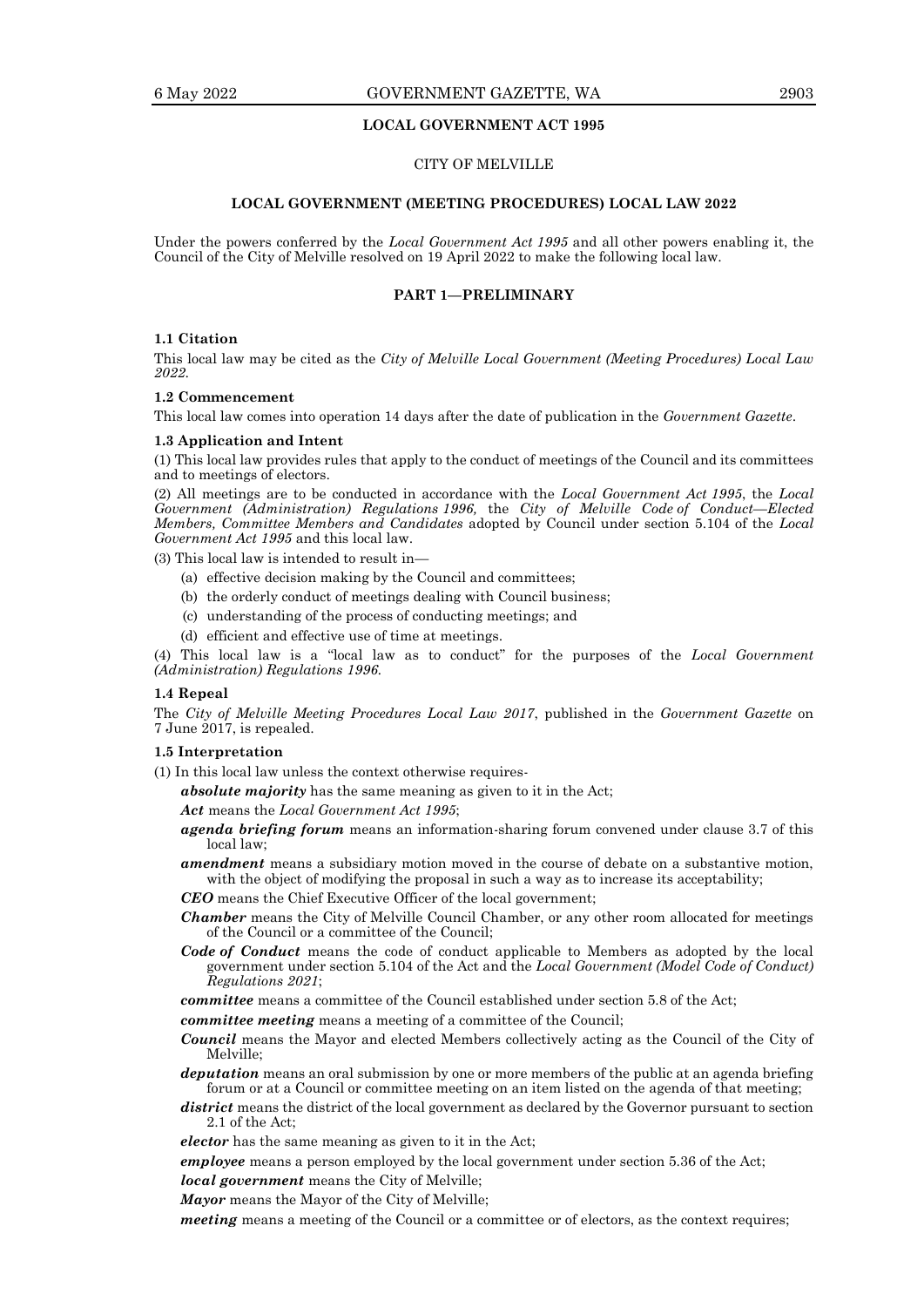*meeting procedures* means this local law;

*member* has the meaning given to it in the Act;

*Minister* means the Minister responsible for administering the Act;

*objectionable nature* means offensive, derogatory or otherwise having the likely effect of causing people to think less of any person;

#### *Presiding Member* means—

- (a) in respect of the Council, the person presiding under section 5.6 of the Act; and
- (b) in respect of a committee, the person presiding under sections 5.12, 5.13, and 5.14 of the Act;
- *procedural motion* means a motion intended to act upon the processes or procedures being followed in the meeting, as described in Part 13 of these meeting procedures;
- *quorum* means a minimum of 50% of the total number of offices, whether vacant or not, of the Council or the committee, unless the quorum has been reduced under section 5.7 or section 5.15 of the Act;

*Regulations* means the *Local Government (Administration) Regulations 1996*;

- *resolution* means a decision resulting from a substantive motion carried at a meeting of the Council or a committee that when implemented will cause something to be done or not done in relation to a matter considered by the Council or committee;
- *Rules of Conduct* means the Rules of Conduct set out in the *Local Government (Model Code of Conduct) Regulations 2021* and reflected in the Code of Conduct;

*simple majority* means more than 50% of the Members present and voting;

*substantive motion* means a proposal drafted in a manner capable of expressing a decision or opinion of the Council or committee, in either its original or amended form, but does not include an amendment or a procedural motion; and

*written response* means a reply in hardcopy or electronic written format*.*

(2) Unless otherwise defined in this local law, the terms and expressions used in this local law are to have the meaning given to them in the Act and Regulations.

## **PART 2—COMMITTEES**

#### **2.1 Establishment of committees**

(1) The establishment of committees is dealt with in the Act.

- (2) A Council resolution to establish a committee under section 5.8 of the Act is to include—
	- (a) the terms of reference of the committee;
	- (b) the number of members, employees and other persons to be appointed to the committee;
	- (c) the names or titles of the members and employees to be appointed to the committee;
	- (d) the names of other persons to be appointed to the committee or an explanation of the procedure to be followed to determine the appointments;
	- (e) details of the delegation of any powers or duties to the committee under section 5.16 of the Act; and
	- (f) when and how the committee is to report to the Council.

(3) These meeting procedures apply to the conduct of committee meetings except for clause 19.4 (relating to seating).

#### **2.2 Types of committees**

The types of committees permissible are dealt with in the Act.

#### **2.3 Appointment, tenure and resignation of committee members**

The appointment, tenure and resignation of committee members are dealt with in the Act and the Regulations.

#### **2.4 Delegation of some powers and duties to certain committees**

The delegation of some powers and duties to committees, limitations on such delegation and the register of delegations to committees are dealt with in the Act.

#### **2.5 Attendance by Members at committee meetings**

A Member may attend any meeting of a committee established by the Council, even if the Member is not appointed to that committee.

#### **2.6 Disclosure of interests**

A Member attending a committee meeting, whether or not they are a member of that committee, is to declare any financial, proximity or impartiality interest in any matter before the committee in accordance with Part 8 of these meeting procedures.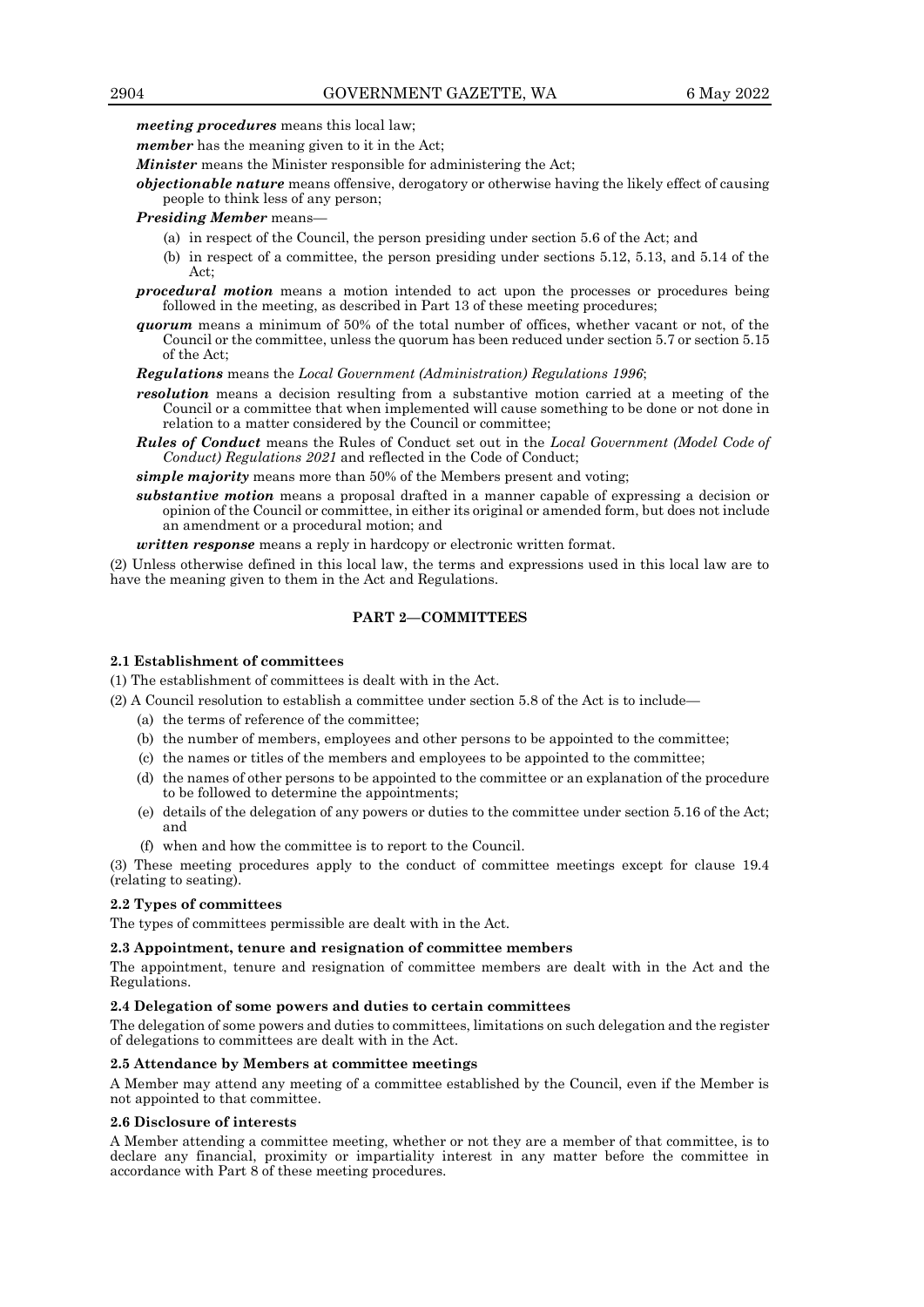## **2.7 Participation at committee meetings**

(1) In this clause a reference to a person is to a person, including a Member, who is not a member of the committee but who—

- (a) is entitled to attend a committee meeting; and
- (b) attends a committee meeting.

(2) A person attending a committee meeting is not to address the meeting without the consent of the Presiding Member.

(3) The Presiding Member of a committee may allow a person—

- (a) to ask a question on any matter before the committee;
- (b) to make an oral submission to the committee for up to 3 minutes.

(4) A person addressing the committee is to cease speaking if directed to do so by the Presiding Member. (5) A person who fails to comply with a direction of the Presiding Member under subclause (4) may be

directed by the Presiding Member to leave the meeting.

(6) Failure to comply with a direction given under subclause (5) is an offence.

## **2.8 Committees to report**

A committee—

- (a) is answerable to the Council; and
- (b) may submit recommendations to the Council; and
- (c) is to report on its activities when, and to the extent, required by the Council.

## **PART 3—MEETINGS OF COUNCIL AND COMMITTEES**

### **3.1 Ordinary and special meetings of Council**

(1) Ordinary and special meetings of Council are dealt with in the Act.

(2) An ordinary meeting of the Council is to be held on a monthly basis or otherwise as determined by the Council and is for the purpose of considering and dealing with the ordinary business of the Council.

(3) A special meeting of the Council is to be held for the purpose of considering and dealing with Council business that is urgent, complex in nature, for a particular purpose or confidential.

## **3.2 Calling Council meetings**

The calling of ordinary or special meetings of Council is dealt with in the Act.

# **3.3 Convening Council meetings**

(1) The convening of an ordinary or special meeting of Council is dealt with in the Act.

(2) Subject to subclause (3), the CEO is to give at least 72 hours' notice, for the purposes of section 5.5(2) of the Act, in convening a special meeting of Council.

(3) Where, in the opinion of the Mayor or at least one-third of the Members, there is a need for Council to meet urgently the CEO may give a lesser period of notice for a special meeting.

## **3.4 Calling and convening committee meetings**

(1) A committee meeting is to be held—

- (a) if called for by the Mayor, the Presiding Member of that committee or any 2 members of that committee in a notice to the CEO setting out the date and proposed business of the meeting at least 5 clear working days before the proposed meeting; or
- (b) if so decided by the Council or that committee.

(2) On receipt of a notice or decision under subclause (1) the CEO is to convene a meeting of the relevant committee by giving each member notice, before the meeting, of the date, time, place and purpose of the meeting.

(3) The CEO is to prepare an agenda and ancillary documents for each committee meeting and provide a copy to each committee member at least 48 hours before the meeting.

## **3.5 Public notice of meetings**

Public notice of meetings is dealt with in the Regulations.

#### **3.6 Leave of absence**

(1) The granting of leave of absence to Members is dealt with in the Act.

(2) A Member seeking the Council's approval to take leave of absence shall give written notice to the CEO prior to the commencement of the meeting.

#### **3.7 Agenda briefing forum may be held**

(1) The local government may convene an agenda briefing forum prior to any ordinary or special meeting of the Council in order for Members to ask questions or seek further information on any matter on the agenda of the relevant meeting and to receive deputations on matters on the agenda.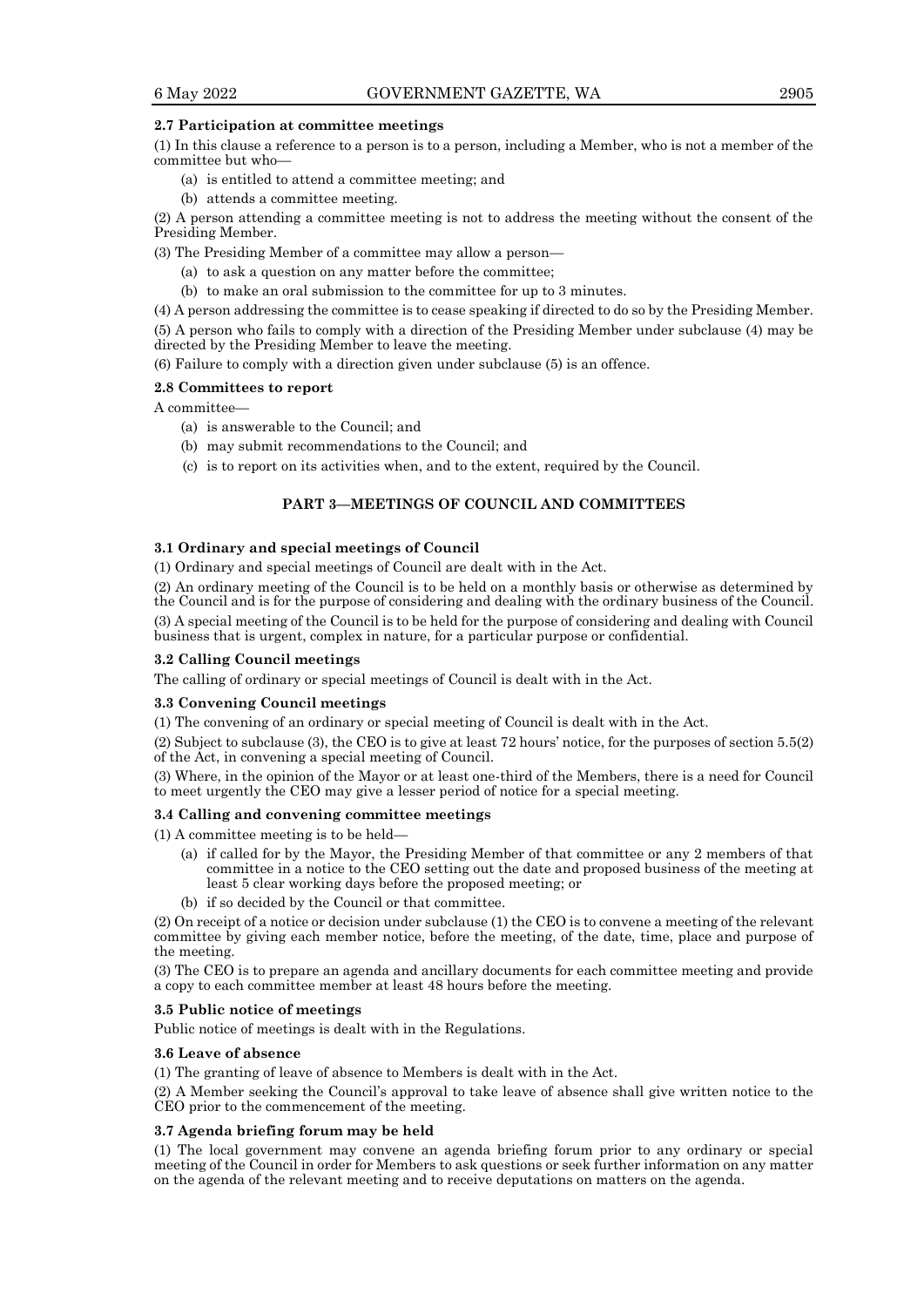(2) The CEO is to—

- (a) advise all Members of, and publish on the local government's website, the time and date of the agenda briefing forum; and
- (b) cause notes of the meeting to be kept.

(3) A Member who has an interest in a matter to be discussed at an agenda briefing forum is to deal with the interest in accordance with the provisions of Part 8 of these meeting procedures.

(4) Members of the public may attend an agenda briefing forum except during the discussion of matters for which the relevant meeting will, or is likely to be, closed to members of the public under section 5.23 of the Act.

(5) A person wishing to make a deputation to the Council on a matter on a Council meeting agenda will be requested to make that deputation at the relevant agenda briefing forum.

(6) These meeting procedures apply to an agenda briefing forum except that no motions are to be moved or debated in relation to any matters on the agenda to be considered at the Council meeting.

### **3.8 Briefings and other informal meetings**

(1) In addition to agenda briefing forums under clause 3.7, the local government may conduct briefings, workshops and other informal meetings for Members to discuss matters relevant to the business of the local government.

(2) When the local government conducts briefings, workshops and other informal meetings, the CEO is  $t_0$ 

- (a) advise all Members of the time, date and purpose of the meeting; and
- (b) cause notes of the meeting to be kept.

(3) A Member who has an interest in a matter to be discussed at briefing, workshop or other informal meeting is to deal with the interest in accordance with the provisions of Part  $\hat{8}$  of these meeting procedures.

(4) Resolutions that commit the local government to a course of action may only be made at an ordinary or special meeting of Council, or at a meeting of a committee in relation to the powers or duties delegated to it.

## **PART 4—PRESIDING MEMBER**

## **4.1 Who presides**

Who presides at a Council meeting is dealt with in the Act.

## **4.2 When Deputy Mayor can act.**

When the Deputy Mayor can act is dealt with in the Act.

## **4.3 Election of Presiding Members and deputy Presiding Members of committees**

The election of Presiding Members of committees and their deputies is dealt with in the Act.

## **4.4 Functions of deputy Presiding Members**

The functions of deputy Presiding Members are dealt with in the Act.

#### **4.5 Who acts if no Presiding Member of a committee is present**

Who acts if no Presiding Member is present is dealt with in the Act.

#### **4.6 Presiding Member participation in debates**

(1) The Presiding Member at a Council or committee meeting may participate in the debate of a motion moved and seconded by other Members.

(2) Subject to subclause (3), if the Presiding Member wishes to move or second a motion or an amendment, they must cease to preside over the meeting for the duration of the debate on that motion or amendment.

(3) Subclause (2) does not apply to non-debatable motions including condolence motions, congratulatory motions or a motion to raise urgent business.

#### **4.7 Presiding Member may cast second vote**

Second votes for Presiding Members are dealt with in the Act.

## **PART 5—QUORUM**

## **5.1 Quorum for meetings**

(1) The quorum for meetings is dealt with in the Act.

(2) The reduction of the number required for a quorum is dealt with in the Act.

#### **5.2 Quorum to be present**

The Council or committee is not to transact business at a meeting unless a quorum is present.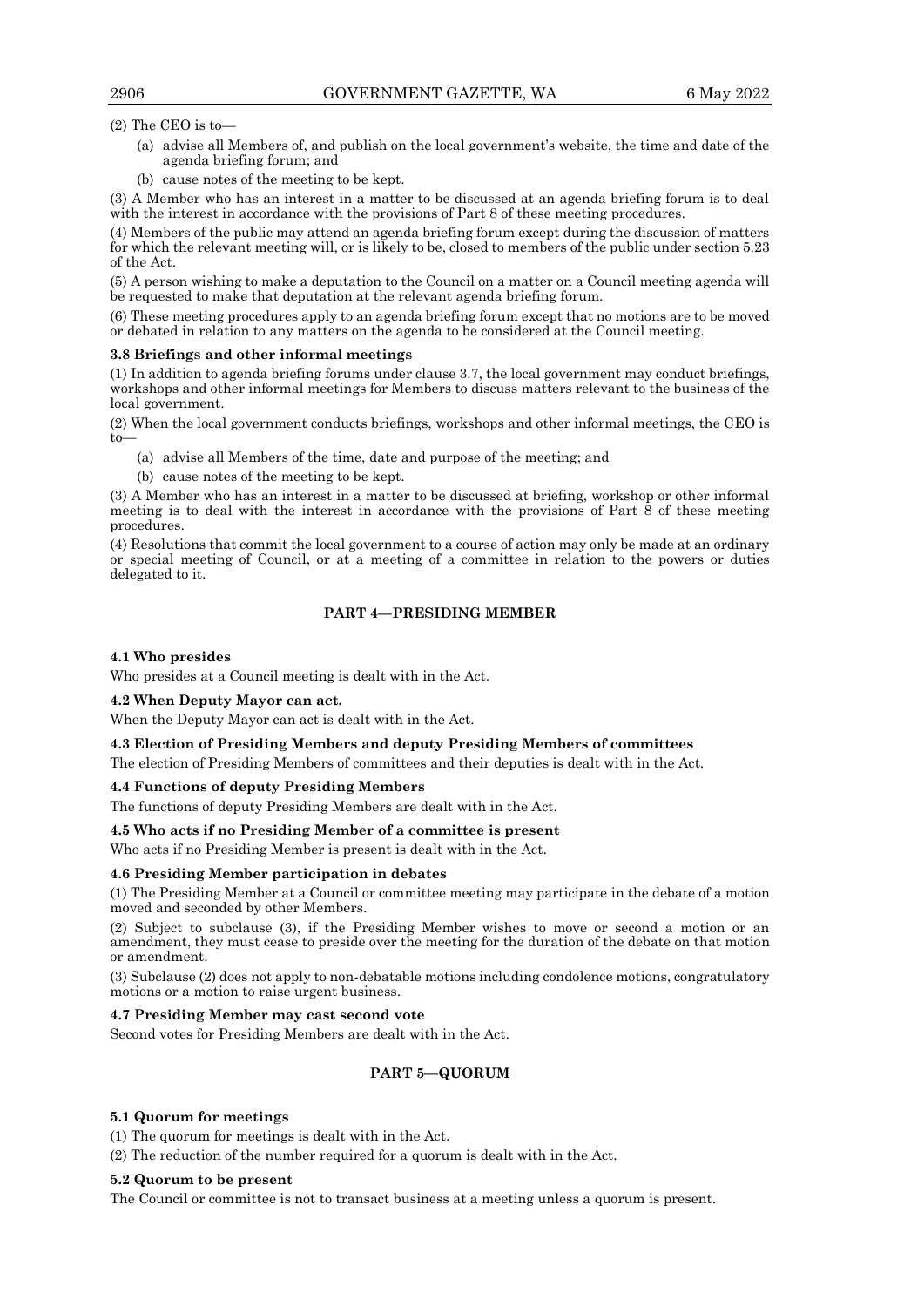## **5.3 Procedure where no quorum to begin a meeting**

The procedure where there is no quorum to begin a meeting is dealt with in the Regulations.

#### **5.4 Procedure where a quorum is not present during a meeting**

(1) If at any time during a meeting a quorum is not present, the Presiding Member is to immediately suspend the proceedings of the meeting for a period of up to 15 minutes.

(2) If a quorum is not present at the expiration of the period in subclause (1), the Presiding Member may suspend the proceedings of the meeting for a further period of up to 15 minutes or adjourn the meeting to a future time and date.

(3) If a quorum is not present at the expiry of the further period in subclause (2), the Presiding Member is to adjourn the meeting to a future time and date.

(4) A record is to be taken of all those who have spoken on the subject under consideration at the time of the adjournment.

#### **5.5 Debate on motion to be resumed**

(1) Where the debate on any motion is interrupted at a Council or committee meeting as a result of an adjournment under clause 5.4, that debate is to be resumed at the meeting to which it was adjourned at the point it was so interrupted.

(2) Where the interruption in subclause (1) occurs at an ordinary meeting the resumption is to be at the next ordinary meeting unless a special meeting is called earlier for that purpose.

(3) Where the interruption in subclause (1) is at a special meeting, the resumption is to be at the next special meeting called to consider the same business or at the next ordinary meeting if it occurs before a special meeting can be called.

(4) When debate is resumed after an interruption in subclause (1), clause 12.12(1) of these meeting procedures applies.

#### **5.6 Names to be recorded**

At any meeting—

- (a) at which there is not a quorum present; or
- (b) which is adjourned for want of a quorum,

the names of the Members then present are to be recorded in the minutes.

## **PART 6—PUBLIC PARTICIPATION**

#### **6.1 Meetings generally open to the public**

Meetings being generally open to the public are dealt with in the Act.

## **6.2 Procedure to close meetings to the public**

(1) The CEO may, at any time, recommend that a meeting or part of a meeting be closed to members of the public for the meeting to deal with business of a type listed in the Act as a matter for which a meeting may be closed to members of the public.

(2) The Council or a committee may at any time, whether or not the CEO has made a recommendation under subclause (1), decide by resolution in accordance with clause 13.9 to close a meeting or part of a meeting to members of the public to deal with matters listed in the Act.

(3) If a resolution under subclause (2) is made—

- (a) the Presiding Member is to direct everyone to leave the meeting except—
	- (i) the Members;
	- (ii) the CEO, unless the CEO has declared an interest that requires them to leave the meeting; and
	- (iii) any employee specified by the Presiding Member; and
- (b) the meeting is to be closed to the public until, at the conclusion of the matter justifying the closure of the meeting to the public, the Council or the committee, by resolution, decides otherwise.

(4) A person who fails to comply with a direction under subclause (3)(a) commits an offence and may, by order of the Presiding Member, be removed from the Chamber.

(5) A motion under this clause may be moved without notice.

(6) Subject to the Regulations prescribing confidential information, when the meeting is reopened to members of the public the Presiding Member is to read out the record of decisions made while the meeting was closed to members of the public.

#### **6.3 Question time for the public**

Question time for the public is dealt with in the Act and the Regulations.

## **6.4 Duration of question time for the public**

- (1) Minimum question time for the public is dealt with in the Regulations.
- (2) Subject to subclause (3), public question time is to be for a period of 15 minutes.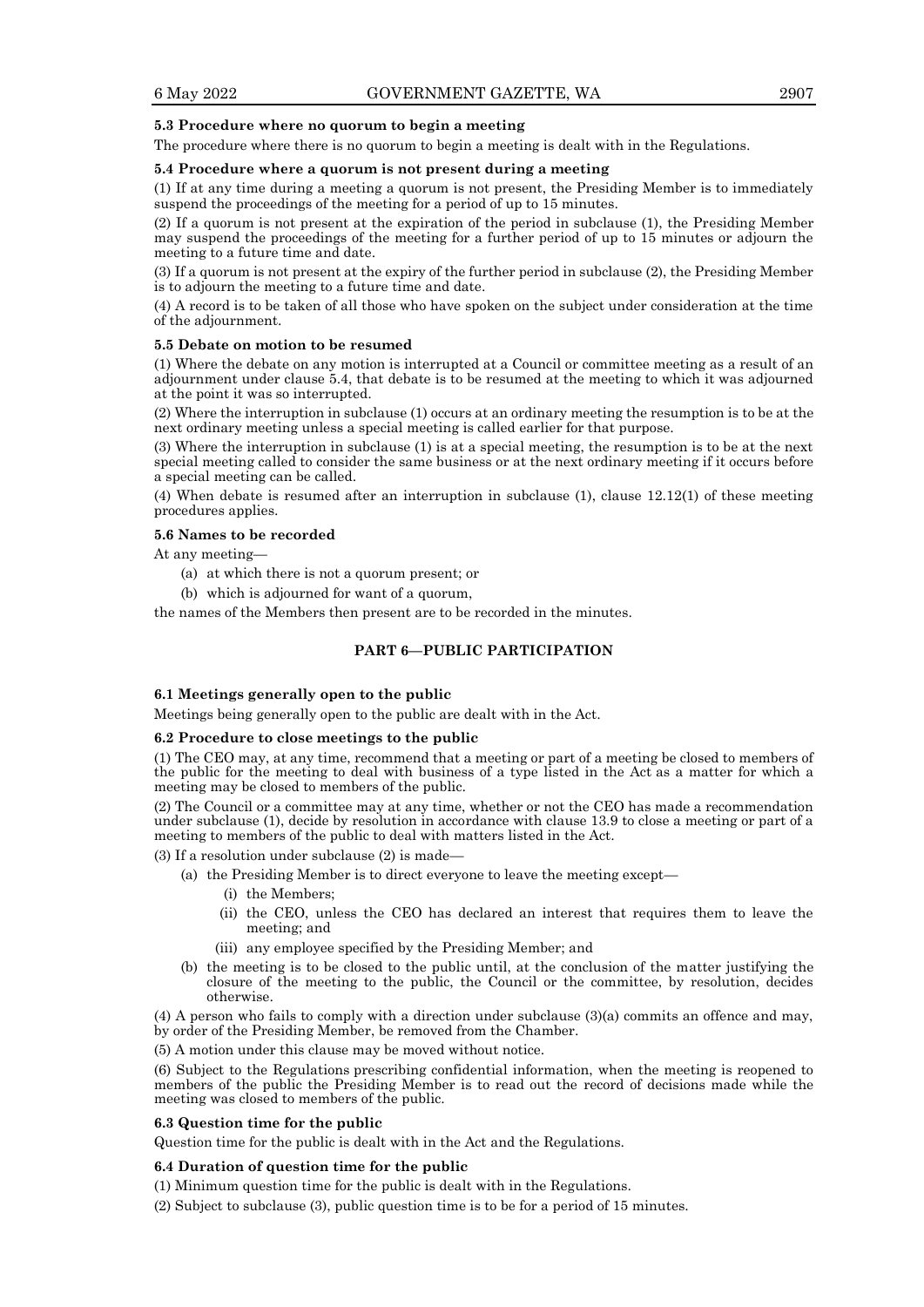(3) The Council may, by resolution, agree to extend public question time in 5 minute increments to a maximum of 30 minutes.

# **6.5 General procedures for question time for the public**

General procedures for question time for the public are dealt with in the Regulations.

### **6.6 Receiving questions during question time for the public**

(1) Any member of the public may raise a question during public question time.

- (2) A member of the public who asks a question during public question time must—
	- (a) state their name; and
	- (b) direct their question to the Presiding Member; and
	- (c) ask their question clearly and concisely; and
	- (d) not include any statement other than the minimum information necessary to understand the question; and
	- (e) not provide false or misleading information, or use offensive or derogatory language.

(3) A member of the public who asks a question at the meeting under subclause (1) shall also provide a written copy of their question, in order to ensure accurate recording, and if requested to do so, an employee of the local government may assist the person to provide their question in writing.

(4) A person may ask a question on behalf of another person who is unable to attend the meeting subject to providing the Presiding Member with proof of the consent of the person on whose behalf they are asking the question.

(5) The name of the person asking the question and, if applicable, the name of the person on whose behalf it is asked, shall be recorded in the minutes.

## **6.7 Ensuring equal and fair opportunity to ask questions**

(1) A member of the public may, prior to the meeting, register their intent to ask a question at the meeting with an employee nominated by the CEO, and the employee shall record the time and date that the registration was received.

(2) Questions on notice may be submitted to the CEO in writing at least 4 clear working days prior to the meeting at which they are to be asked.

(3) The CEO shall ensure that the Presiding Member is advised at the commencement of the meeting of the people who wish to ask a question and the order in which the registrations of intent or questions on notice were received.

(4) The Presiding Member may determine the order in which questions are to be asked.

(5) Each member of the public with a question—

- (a) is entitled to ask one question, and may ask a supplementary question with the permission of the Presiding Member; and
- (b) shall be limited to 2 minutes to ask their question(s);

before other members of the public are invited to ask their questions.

(6) Where questions have been submitted in writing, each subsidiary question will be regarded as a separate question for the purposes of subclause (5).

(7) If a person who submitted a written question is not present at the meeting to ask their question, the Presiding Member may—

- (a) invite another person nominated by the questioner to ask the question; or
- (b) defer the question and response to the next meeting; or
- (c) declare that the question is taken on notice to be dealt with under clause 6.9; or
- (d) rule that summaries of the question and response will be entered into the minutes of the meeting without being read out.

(8) If a person who submitted a written question deferred under subclause (7)(b) is not present to ask their question at the meeting to which it was deferred, the question will be taken on notice at that meeting and dealt with under clause 6.9.

(9) If time remains in public question time after each person who registered their intent to ask a question or submitted a written question has asked their question and received a response, the Presiding Member may—

- (a) call upon any other members of the public present if they have a question; and
- (b) allow additional questions from persons who have already asked a question, subject to the process in subclause (5).

## **6.8 Dealing with public questions**

(1) The Presiding Member shall—

- (a) if the necessary information is readily available, determine who is to respond to the question; or
- (b) if the necessary information must be retrieved or researched, declare that the question will be taken on notice.
- (2) A response to a question—
	- (a) is to be relevant and concise; and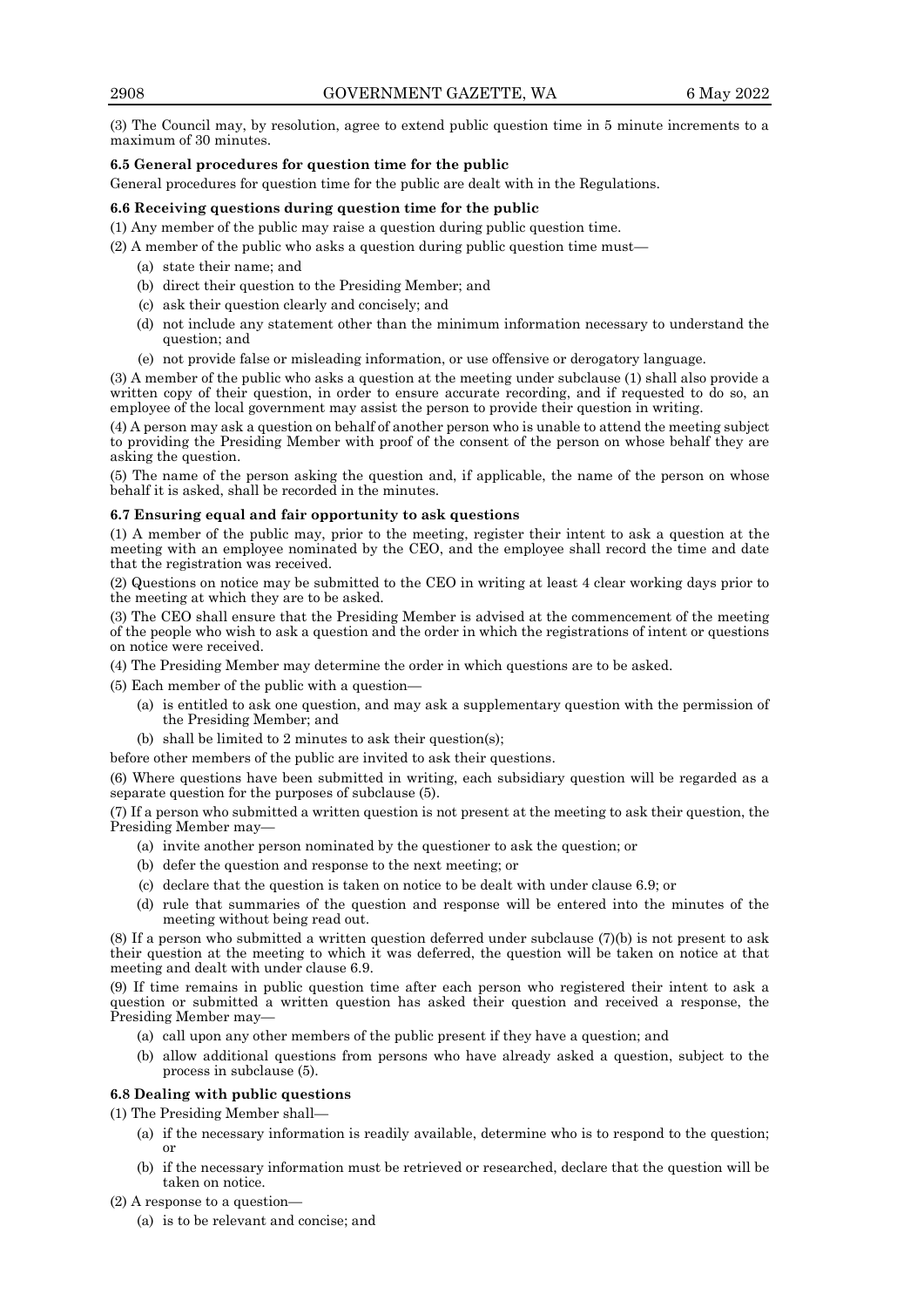(b) subject to subclause (3), is not to be the subject of any discussion.

(3) If, in the opinion of a Member or the CEO, false or misleading information is contained in any question asked or statement made by a member of the public, then the Member or CEO may, with the permission of the Presiding Member, correct or clarify the matter.

(4) Summaries of the questions asked at the meeting and the responses given will be included in the minutes of the meeting unless the question is taken on notice.

#### **6.9 Questions taken on notice**

When a question from a member of the public is taken on notice the CEO is to ensure that—

- (a) a response is given to the member of the public in writing; and
- (b) a copy of the question and response is provided to all Members at the time the response is provided to the questioner; and
- (c) summaries of the question and the response are included in the agenda documents of the next meeting of the Council.

#### **6.10 When Presiding Member may decide a public question will not be answered**

The Presiding Member may decide that a question from a member of the public shall not be responded to where-

- (a) the same or a similar question was asked at a previous meeting, a response was provided, the answer to the question has not changed, and the member of the public is directed to the minutes of the meeting at which the response was provided; or
- (b) a question asked at a special meeting is not relevant to the purpose of the meeting; or
- (c) the question relates to a matter for which a Council or committee meeting will or could be closed to the public under section 5.23 of the Act; or
- (d) the question relates to the private activities of any person; or
- (e) the question relates to a matter that is currently before a court or the State Administrative Tribunal; or
- (f) the member of the public uses public question time to make a statement, provided that the Presiding Member has taken reasonable steps to assist the member of the public to rephrase the statement as a question; or
- (g) the member of the public asks a question which, if asked by a Member, would contravene any written law, provided that the Presiding Member has taken reasonable steps to assist the member of the public to rephrase the question in a manner that does not breach any written law; or
- (h) responding to the question would divert a substantial and unreasonable portion of the local government's resources away from its other functions; or
- (i) the Presiding Member is of the view that the question has already been answered or the matter adequately dealt with; or
- (j) the question seeks information that would not be made available if it was sought under the *Freedom of Information Act 1992* or relates to a matter to which section 5.95 of the Act applies, or relates to any matter that is required to be kept confidential under any written law.

#### **6.11 Petitions**

(1) A petition is to—

- (a) be addressed to the Council;
- (b) be in a form approved by the local government;
- (c) be signed by at least 6 electors of the district;
- (d) state the request on each page of the petition;
- (e) contain the name, address and signature of each elector making the request, and the date each elector signed;
- (f) not contain duplicate signatories;
- (g) contain a summary of the reasons for the request;
- (h) state the name of the lead petitioner to whom, and an address at which, notice to the petitioners can be given; and
- (i) be respectful in its language.

(2) Upon receiving a valid petition relating to a matter to be considered by Council, the local government is to ensure the petition is provided to the relevant employee for consideration in the report on the matter that is the subject of the petition.

(3) On the presentation of a petition, the Council shall acknowledge the petition and—

- (a) give due consideration to the petition when deliberating on the relevant matter listed on the same agenda; or
- (b) refer it to a committee for consideration and report; or
- (c) direct that a report on the matters raised be prepared by a date determined by Council; or
- (d) take no further action.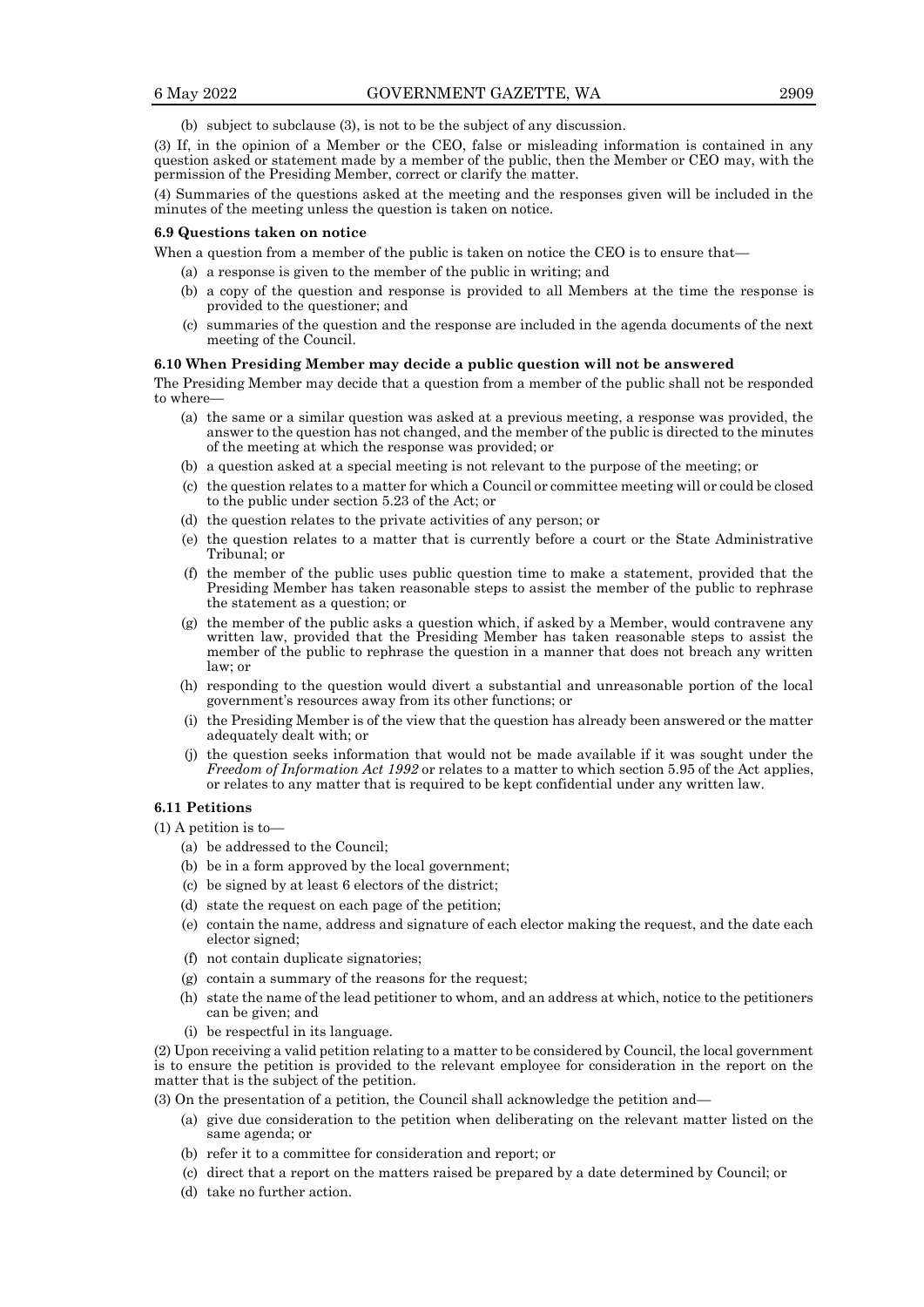(4) At any meeting, the Council is not to vote on any matter that is the subject of a petition presented to that meeting, unless—

- (a) the matter is the subject of a report included in the agenda; and
- (b) the Council has considered the issues raised in the petition.

(5) A summary of the petition, the name and suburb of the lead petitioner and the decision of Council under subclause (3) are to be included in the minutes of the meeting.

#### **6.12 Deputations**

(1) A member of the public or representative of a community group may seek to make a deputation to the Council or a committee on a matter to be considered at a Council or committee meeting.

(2) Deputations on matters to be considered at Council meetings will be received at the relevant agenda briefing forum held prior to the meeting, unless the matter for which the deputation has been requested was not included in the agenda briefing forum related to the meeting.

(3) Persons wishing to make a deputation may—

- (a) apply, before the relevant agenda briefing forum or meeting, to the CEO for approval; or
- (b) seek the approval of the Presiding Member, at the agenda briefing forum or the meeting, to address the Council or committee.

(4) An application to make a deputation under subclause  $(3)(a)$ —

- (a) is to be made in the form and within the timeframe approved by the local government; and
- (b) is to relate to an item on the agenda of the agenda briefing forum or meeting at which the deputation is to be made.
- (5) On receipt of an application for a deputation under subclause (3)(a), the CEO may—
	- (a) approve the request and invite the deputation to attend the relevant agenda briefing forum or meeting; or

(b) refer the request to the Mayor or Presiding Member to approve or reject the request.

(6) On receipt of an application for a deputation referred by the CEO under subclause (5)(b), the Mayor or Presiding Member may—

- (a) approve the request and invite the deputation to attend the relevant agenda briefing forum or meeting; or
- (b) reject the request.

(7) Where a person or group seeks, at an agenda briefing forum or at a Council or committee meeting, approval to make a deputation to the Council or relevant committee, the Presiding Member may—

- (a) rule that the deputation be received; or
- (b) rule that the deputation not be received.

(8) Unless the Council resolves otherwise, a deputation invited to attend an agenda briefing forum or meeting—

- (a) is not to exceed 3 persons, only 2 of whom may address the Council or committee, although others may respond to specific questions from Members; and
- (b) may speak for a period not exceeding 10 minutes unless an extension of time is granted by the Presiding Member or committee on a motion without debate, but a deputation's total speaking time must not exceed 15 minutes.

(9) Members of a deputation—

- (a) are not to make offensive, defamatory, false or misleading statements to the Council or committee; and
- (b) if wishing to table documents in support of their position, must provide a copy of each document to the local government prior to the meeting; and
- (c) if wishing to present information in video or slideshow format to the Council or committee, must provide the material to the CEO prior to the agenda briefing forum or meeting in an approved format to permit inspection for cyber-security risks.

(10) A period not exceeding 5 minutes will be given for Members to ask questions of the deputation and receive answers, with additional question time granted at the discretion of the Presiding Member in circumstances where the matter is unclear.

(11) Any Member may, with the permission of the Presiding Member, ask questions of a member of a deputation but is not to make a statement on the matter.

(12) Any Member or the CEO may draw the Presiding Member's attention to an alleged breach of subclause (9)(a) by a member of a deputation.

(13) If the Presiding Member rules that a member of a deputation has made an offensive, defamatory, false or misleading statement, the Presiding Member may—

- (a) direct the person to withdraw the offensive or defamatory statement or to correct the false or misleading statement; or
- (b) direct the person to cease speaking and be seated.

(14) A person who does not comply with a direction under subclause (13) may be directed by the Presiding Member to leave the meeting.

(15) A person who does not comply with a direction to leave the meeting under subclause (14) commits an offence.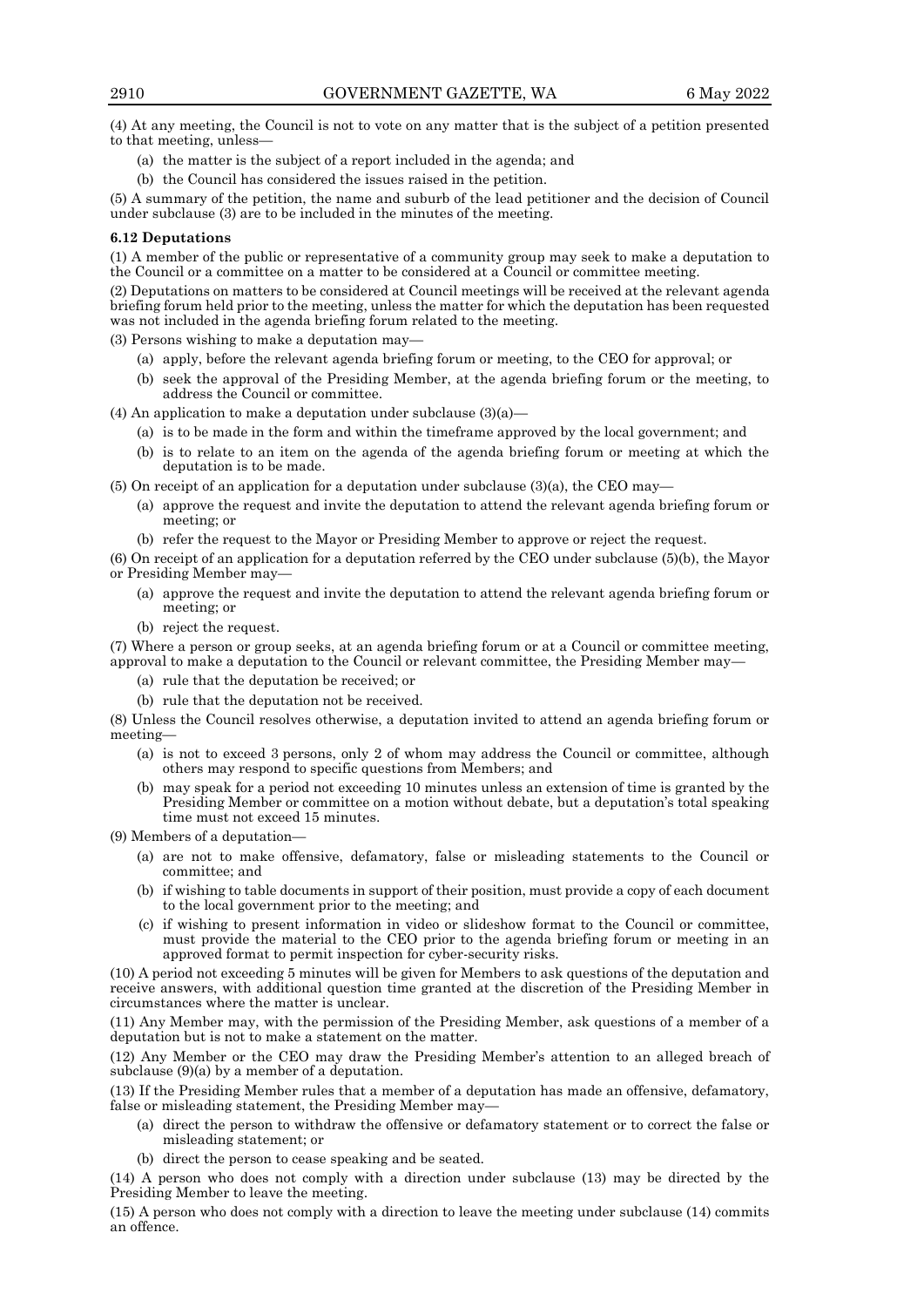(16) Any matter which is the subject of an approved deputation to the Council is not to be decided by the Council until the deputation has completed its presentation.

(17) Documents provided by a deputation under subclause (9)(b) are deemed to be documents tabled at the meeting for the purposes of section  $5.94(p)(i)$  and section  $5.96(h)(i)$  of the Act.

(18) The minutes are to record the names of the members of the deputation and where relevant the name of the organisation that they represent.

#### **6.13 Written submissions**

(1) A person or group wishing to bring a particular issue to the attention of Council or a committee on a matter to be decided at a Council or committee meeting may make a written submission.

(2) Written submissions on matters to be considered at a Council meeting must be received by the CEO at least 3 working days before the relevant agenda briefing forum held prior to the meeting, unless the matter to which the submission relates was not included in the agenda briefing forum related to the meeting.

(3) Written submissions on matters to be considered at committee meetings must be received by the CEO at least 3 working days before the meeting.

(4) The CEO shall send a copy of any submissions received under subclauses (2) and (3) to all Elected Members at least 2 working days before the agenda briefing forum or meeting to which it refers.

(5) At the meeting at which the matter is to be considered, the Presiding Member shall advise the meeting of the written submissions that had been submitted and circulated prior to the meeting.

#### **6.14 Public hearings**

(1) Where an item on the agenda at a Council meeting has attracted significant public interest and/or multiple requests for deputations, a meeting in the form of a public hearing to provide a greater opportunity for members of the public to be heard may be held—

- (a) if called for by the Mayor or one-third of the Members in a notice to the CEO; or
- (b) if resolved by the Council.

(2) Where a public hearing is called under subclause (1), the CEO shall—

- (a) in consultation with the Mayor, set the time, date and place of the public hearing;
- (b) publish details for the public hearing and the purpose of the public hearing on the local government's official website as soon as practicable after the decision is made, with advice on how to lodge requests for deputations;
- (c) send a written invitation to address the public hearing to all members of the public who have applied under clause 6.12(3)(a) to make a deputation on the issue; and
- (d) cause notes of the public hearing to be taken.

(3) A public hearing held under subclause (1) shall be conducted only to hear submissions from members of the public and is not a decision-making meeting of Council.

(4) The provisions of subclauses (8) to (15) of clause 6.12 shall apply to members of deputations participating in a public hearing.

(5) The CEO is to ensure that a report is included on the agenda of the next Council meeting summarising each submission made at the public hearing and recording the names of all Members present at that public hearing.

#### **6.15 No unauthorised recording of proceedings**

(1) A person is not to make a visual or audio record of the proceedings of an agenda briefing forum, a Council meeting or a committee meeting without the permission of the Presiding Member.

(2) If the Presiding Member gives permission under subclause (1), they are to advise the forum or meeting, before the recording is commenced, that such permission has been given, the name of the person to whom it has been given, and the nature and extent of that permission.

#### **6.16 Public inspection of agenda materials**

Public inspection of agenda materials is dealt with in the Regulations.

## **PART 7—BUSINESS OF A MEETING**

#### **7.1 Business to be specified**

(1) No business is to be transacted at any ordinary meeting of the Council or committee other than that specified in the agenda, without the approval of the Presiding Member or a decision of the Council or committee in accordance with clauses 7.4 or 7.5 of these meeting procedures.

(2) No business is to be transacted at a special meeting of the Council or committee other than that given in the notice as the purpose of the meeting.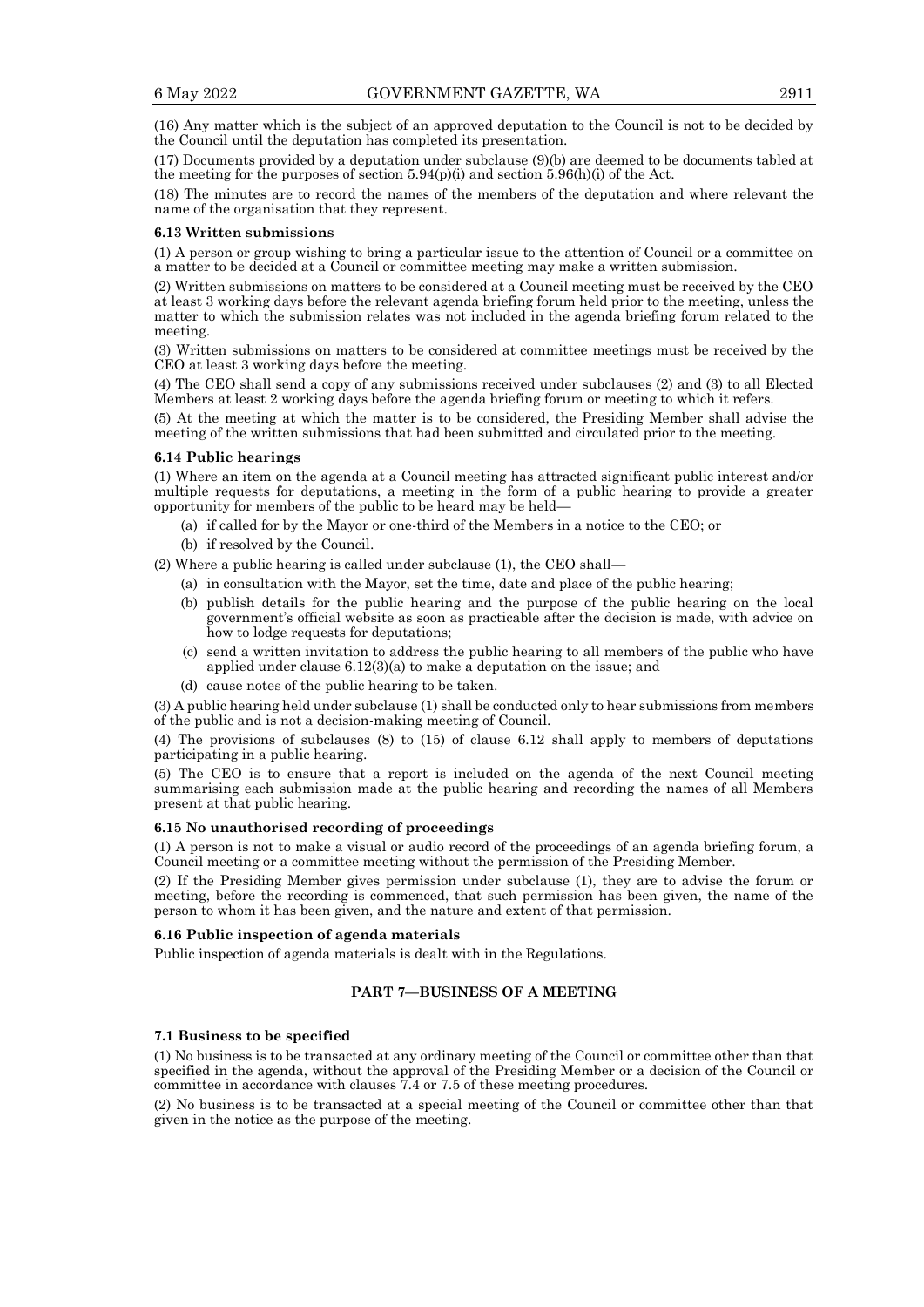(3) No business is to be transacted at an adjourned meeting of the Council or committee other than that—

- (a) specified in the notice of the meeting which had been adjourned; and
- (b) which remains unresolved,

except where the meeting was adjourned to the next ordinary meeting of the Council or scheduled meeting of a committee, when the business unresolved at the adjourned meeting is to be the first business to be considered at that meeting.

(4) Despite subclauses (2) and (3), the CEO may include on the agenda of a Council or committee meeting in an appropriate place within the order of business any matter which must be decided, or which they consider is appropriate to be decided, by that meeting.

(5) The CEO may remove any item on the agenda prior to the commencement of the meeting at which the item is to be considered, and is to advise the Mayor or Presiding Member who will inform the Council or committee.

(6) The CEO is to provide written reasons for the withdrawal of an item under subclause (5), which are to be noted in the minutes of the meeting where the item was to be considered.

## **7.2 Order of business**

(1) Unless otherwise decided by the Council, the order of business at any ordinary meeting of the Council is to be as follows—

- 1. Official opening
- 2. Attendance and apologies
	- (a) Members present and employees in attendance
	- (b) Apologies
	- (c) Approved leaves of absence
- 3. Declarations by Members
- 4. Announcements by the Presiding Member without discussion and identification of approved deputations
- 5. Disclosures of interest
- 6. Public Question Time
- 7. Awards and presentations
- 8. Applications for new leaves of absence
- 9. Confirmation of Minutes
- 10. New business of an urgent nature
- 11. Identification of matters for which meeting may be closed
- 12. Petitions
- 13. Adoption of recommendations *en bloc*
- 14. Reports and related approved deputations
	- (a) From committees
	- (b) From employees
- 15. Motions of which previous notice has been given
- 16. Motions without notice (introduced by absolute majority decision)
- 17. Matters for which the meeting is to be closed to the public
- 18. Reading of decisions made while meeting closed to the public
- 19. Closure

(2) Unless otherwise decided by the committee, the order of business at any ordinary meeting of a committee is to be as follows—

- 1. Official opening
- 2. Attendance and apologies
	- (a) Members present and employees in attendance
	- (b) Apologies
	- (c) Approved leave of absence
- 3. Announcements by the Presiding Member without discussion
- 4. Declarations by Members
- 5. Disclosures of Interest
- 6. Confirmation of Minutes
- 7. Public question time (if applicable)\*
- 8. Deputations (if applicable)\*
- 9. Business
- 10. Motions of which previous notice has been given
- 11. Next meeting
- 12. Closure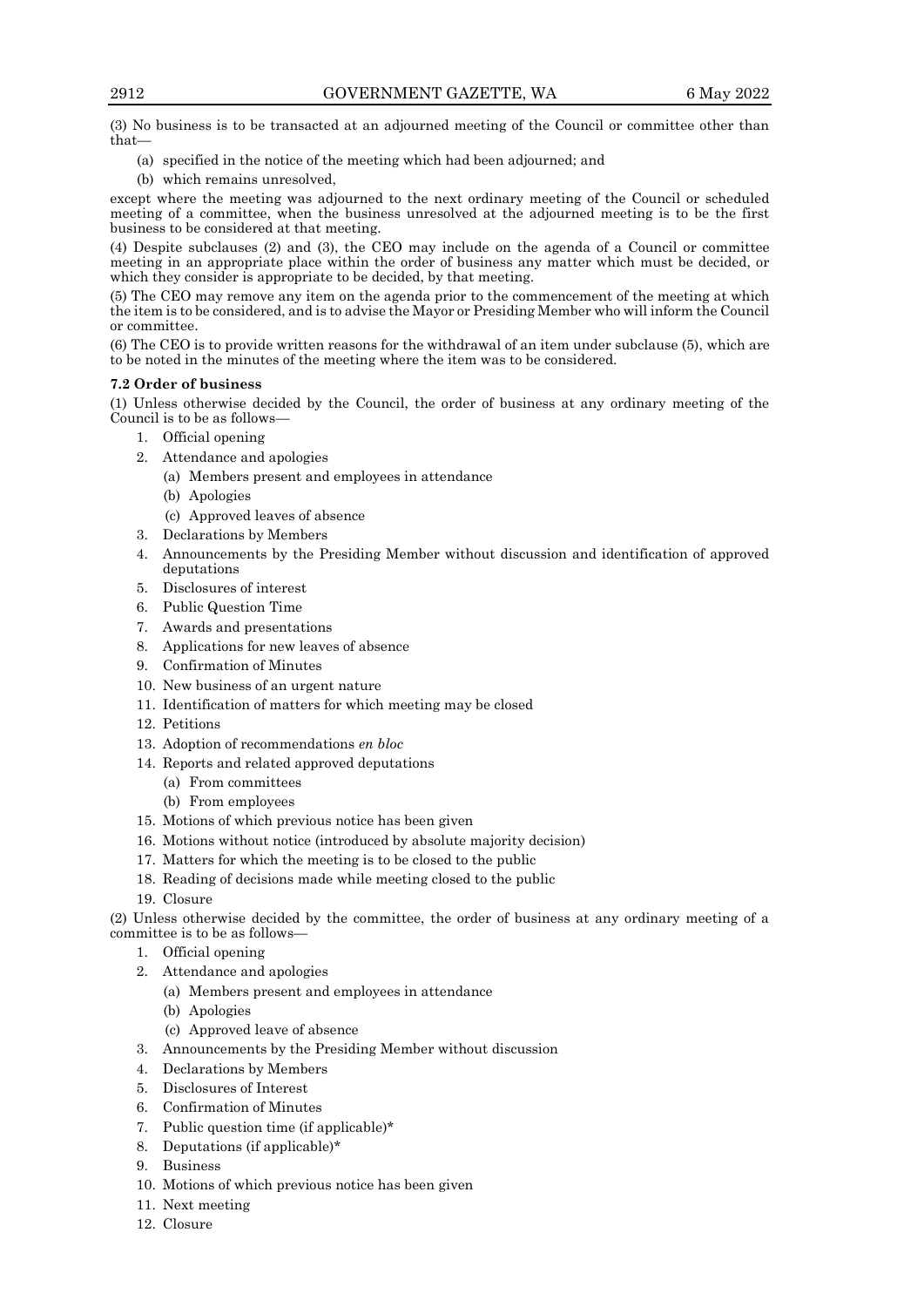## \* **Items 7 and 8 in subclause (2) are applicable to meetings of committees to which powers or duties have been delegated under s.5.16 of the Act.**

(3) Unless otherwise decided by the Council or the committee, the order of business at any special meeting of the Council or committee is to be the order in which that business stands in the agenda of the meeting.

## **7.3 Motions of which previous notice has been given**

(1) Unless the Act, Regulations or these meeting procedures otherwise provide, a Member may raise at a meeting such business as they consider appropriate, in the form of a motion of which notice has been given in writing to the CEO and which has been included on the agenda.

(2) A notice of motion submitted under subclause (1) is to be in the form approved by the local government and is to be given to the CEO 4 clear working days before the meeting at which the motion is to be moved.

(3) A motion of which notice is given under subclause (1) is not to—

- (a) be of an objectionable nature; or
- (b) breach any of these meeting procedures or any written law; or
- (c) be similar in intent or substance to a notice of motion or a motion which has been previously raised or resolved.

(4) The CEO may, after consultation with the member, make such amendments to the form but not the substance as will bring the notice of motion into due form.

(5) If, in the opinion of the CEO, a notice of motion submitted by a Member contravenes, or is likely to contravene, subclause (3), the CEO—

- (a) shall advise the Member of the suspected contravention or potential contravention, which unless addressed, may result in the notice of motion being excluded from the notice paper;
- (b) may, if the concerns are not addressed and with the concurrence of the Presiding Member, exclude from the notice paper any notice of motion believed to contravene, or likely to involve a contravention of subclause (3); and
- (c) shall inform all Members on each occasion that a notice has been excluded and the reasons for that exclusion.

#### **7.4 New business of an urgent nature**

(1) In this clause, cases of extreme urgency or other special circumstances means matters—

- (a) that have arisen after the preparation of the agenda that are considered by the Presiding Member to be of such importance and urgency that they are unable to be dealt with administratively by the local government and must be considered and dealt with by the Council before the next meeting; and
- (b) that, if not dealt with at the meeting, are likely to—
	- (i) have a significant financial or other adverse effect on the local government or the community; or
	- (ii) result in a contravention of a written law.

(2) In cases of extreme urgency or other special circumstances, matters may, on a motion by the Presiding Member that is carried by the meeting, be raised without notice and decided by the meeting. (3) Before debate begins on a matter under this clause that is not the subject of a written report by an employee, the CEO is to give a verbal report to the meeting that addresses the matters in subclause  $(1)(b)$ .

(4) If subclause (3) applies, the minutes of the meeting must include—

- (a) a summary of the verbal report and any recommendations of the CEO; and
- (b) the reasons for any decision made at the meeting that is significantly different from any recommendations of the CEO.

#### **7.5 Council may agree to consider motion without notice**

(1) Council may, by absolute majority decision, resolve to consider a motion without notice that does not deal with a "case of extreme urgency or other special circumstances" as defined under clause 7.4(1). (2) A motion moved without notice under subclause (1) shall be limited to seeking a decision that a matter be investigated and a report submitted to Council or to a committee.

## **7.6 Announcements by Presiding Member without discussion**

At any meeting of the Council or committee the Presiding Member may announce or raise any matter of interest or affecting the local government and there is to be no discussion on the matter unless the Council or committee resolves otherwise.

#### **7.7 Distinguished visitors**

If a distinguished visitor is present at a meeting of the Council, the Presiding Member may acknowledge the presence of the distinguished visitor at an appropriate time during the meeting, and the presence of that visitor shall be recorded in the minutes.

#### **7.8 Presentations**

(1) In this clause, *presentation* means the acceptance of a gift or award by the Council on behalf of the local government or the community.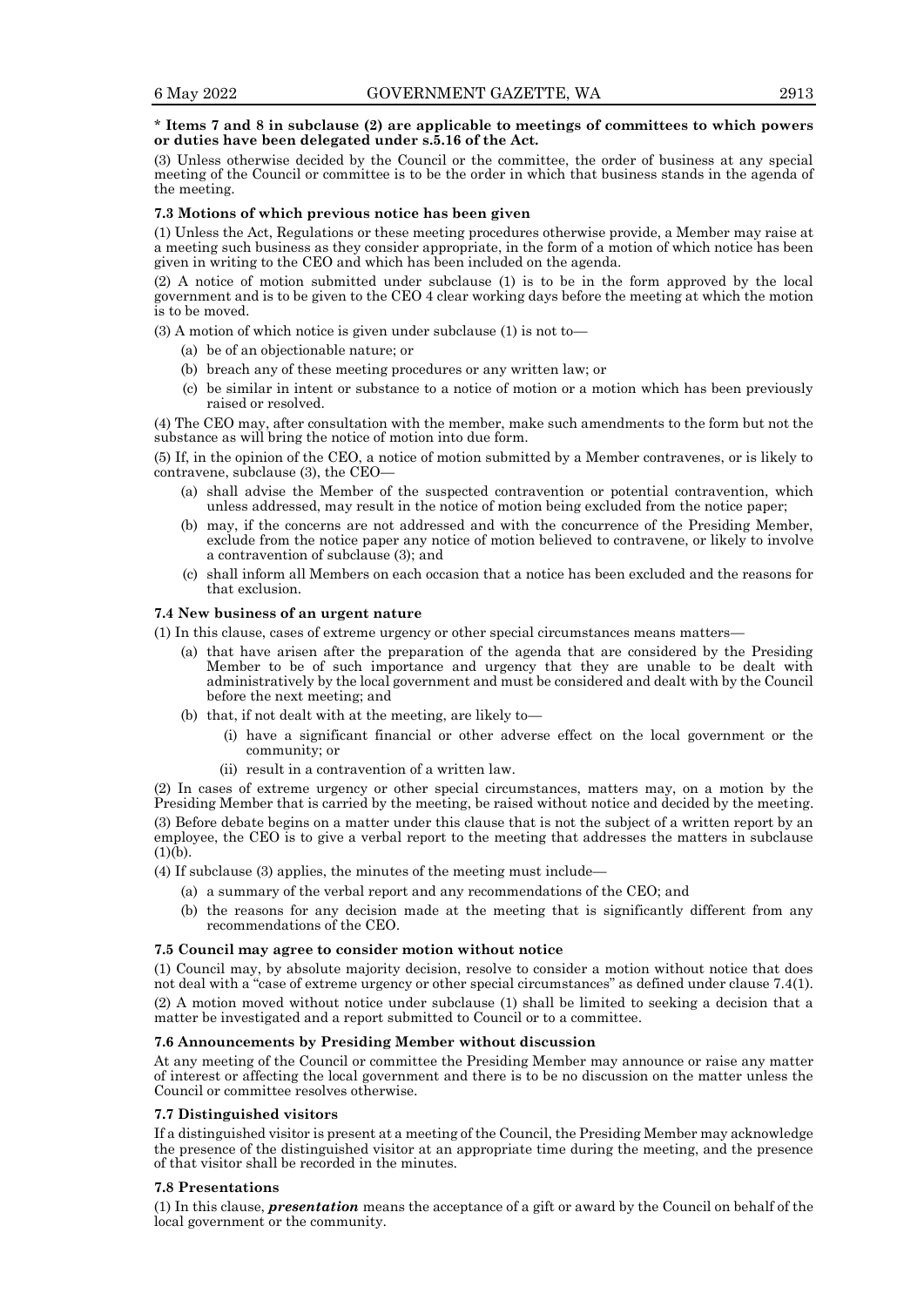(2) A presentation may be made to the Council at a meeting only with the prior approval of the CEO in consultation with the Mayor.

## **PART 8—DISCLOSURE OF INTERESTS**

## **8.1 Disclosure of financial and proximity interests**

The requirements for disclosure of financial and proximity interests are dealt with in the Act.

#### **8.2 Disclosure of impartiality interests**

The requirements for disclosure of interests other than financial or proximity interests referred to in section 5.60 of the Act are dealt with in the Code of Conduct.

#### **8.3 Disclosure not to be used to comment on the matter**

A Member disclosing an interest is to restrict their statement of disclosure to the nature and extent of the interest and is not seek to influence the opinion of other Members on the matter in which they are disclosing the interest.

## **8.4 Participation by members disclosing interests**

(1) The participation in discussion and decision-making by a Member who has disclosed a financial or proximity interest in a matter is dealt with in the Act.

(2) The procedures and requirements for a Council to allow participation in discussion and decisionmaking by a Member disclosing a financial or proximity interest in a matter are dealt with in the Act.

(3) A Member who has disclosed an impartiality interest in a matter under clause 8.2 may choose to leave the meeting while the matter is dealt with but if they remain present in the meeting they must vote as required under s.5.21 of the Act.

#### **8.5 On-going disclosure required**

The obligation to disclose an interest under this Part applies in regard to each meeting at which the matter that is the subject of the interest arises.

## **8.6 Substitution of deputy at committee meetings**

Where a Member discloses a financial or proximity interest on an item and withdraws from a meeting of a committee, the Presiding Member may invite the disclosing Member's deputy, if present, to participate as a Member of the committee in place of the disclosing Member during the consideration of that item.

#### **8.7 Separation of committee recommendations**

Where at a committee meeting a Member has disclosed an interest in a matter and the matter is contained in the recommendation of the committee to an ordinary or special meeting of the Council or to another committee meeting that will be attended by the Member—

- (a) the recommendation concerned is to be separated on the agenda of that ordinary meeting or other committee meeting, from other recommendations of the committee, and
- (b) the Member concerned is to declare the interest and comply with the relevant requirements of the Act, the Code of Conduct and these meeting procedures when the matter is being considered.

## **PART 9—ADVICE AND RECOMMENDATIONS**

## **9.1 Advice to Council by CEO**

The functions of the CEO in providing advice and information to the Council are dealt with in the Act.

## **9.2 Advice to Council by committees**

A committee may make a recommendation to the Council which—

- (a) is relevant to the purpose for which the committee is established by the Council; and
- (b) the committee considers requires consideration by the Council.

## **PART 10—QUESTIONS FROM MEMBERS**

#### **10.1 Questions to employees on matters on the agenda**

(1) A Member who wishes to seek general information on a matter on the agenda of the meeting shall address the question to the Presiding Member who may invite an employee present at a Council meeting, agenda briefing forum or committee meeting to respond.

(2) The employee is to answer each question concisely and to the best of their knowledge and ability but, if the information is unavailable or requires research or investigation, the employee may ask that the question be taken on notice and the answer be given to all Members within 5 working days.

(3) In answering any question, an employee may qualify their answer and may at a later time in the forum or meeting, or at a later meeting, alter, correct, add to or otherwise amend their original answer.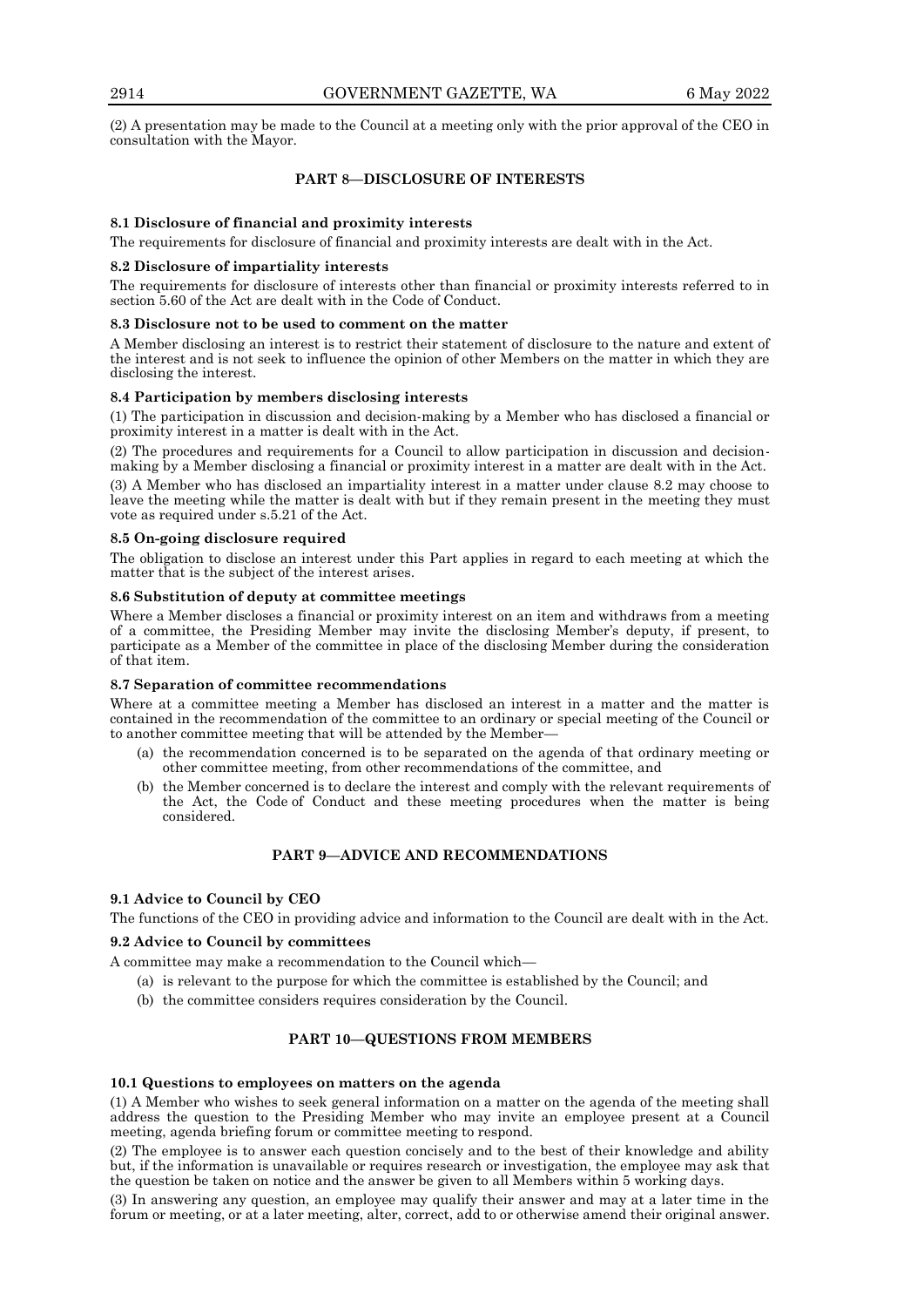#### **10.2 Questions during debate**

(1) At any time during the debate on a motion before the motion is put, a Member may, with the consent of the Presiding Member, ask one or more questions of another Member or an employee present at the meeting.

(2) The Presiding Member will determine who is to answer a question asked under subclause (1).

(3) Subject to compliance with subclause (4) a Member who asks one or more questions will not be taken to have spoken on the matter.

(4) A question asked by a Member is to be direct and to the point and is not to be prefaced by comment or other information except where that information is required for the question to be adequately understood.

#### **10.3 Restrictions on questions and answers**

Questions under clause 10.2 and answers to those questions—

- (a) are to be concise and relevant; and
- (b) are not to be accompanied by—
	- (i) any argument, expression of opinion or statement, except so far as may be necessary to explain the question or answer; or
	- (ii) any discussion or subsequent question, except with the consent of the Presiding Member.

## **PART 11—SUBSTANTIVE MOTIONS AND AMENDMENTS**

#### **11.1 Motions to be supported**

(1) A motion of which notice has been given is to lapse unless—

- (a) the Member who gave notice of it, or some other Member authorised by the originating Member in writing, moves the motion when called on; and
- (b) the motion is seconded.

(2) If a motion lapses under subclause (1), notice of a motion in the same terms or to the same effect is not to be given again for at least 3 months from the date of such lapse unless Council resolves otherwise. (3) A motion does not lapse under subclause (1) if—

- (a) the Member who gave notice of the motion submits a written request to the Presiding Member prior to the meeting to defer consideration of the motion to a specified meeting, and the Presiding Member consents to the deferral; or
- (b) the Council or committee resolves to defer consideration of the motion to a later stage or date.

(4) A motion to revoke or change a decision made at a Council meeting is not to be debated unless the motion has the support required under the Regulations.

#### **11.2 Certain motions may be ruled out of order**

If the Presiding Member at any meeting is of the opinion that any motion proposed—

- (a) is of an objectionable nature; or
- (b) if carried, would conflict with these meeting procedures or breach any written law; or
- (c) if carried, would be incapable of being actioned or implemented by the local government,

the Presiding Member may, either before or after the matter is brought forward, rule that the motion is out of order and will not be considered.

#### **11.3 Motions to deal with reports and committee recommendations**

A Member may, with respect to recommendations to Council contained in a report prepared by an employee or recommendations submitted by a committee, move a motion that—

- (a) the Council adopt all or specified recommendations; or
- (b) the Council reject the recommendations; or
- (c) the Council adopt an alternative motion of which notice was given under clause  $11.5(2)(a)$ ; or
- (d) the matter be deferred and additional information be provided to Council.

#### **11.4 Adoption of recommendations**

(1) Where the Council decides to adopt a recommendation submitted by a committee or contained in a report prepared by an employee of the local government, either with or without amendment, the recommendation so adopted is taken to be a resolution of the Council or committee.

(2) Where the Council makes a resolution that is significantly different from the relevant written recommendation of a committee or employee, the reasons must be recorded as prescribed in the Regulations.

#### **11.5 Alternative motions**

(1) In this clause and clause 11.6, *alternative motion* means a substantive motion that negates the terms and intent of—

(a) a recommendation in a report submitted by a committee or prepared by an employee ; or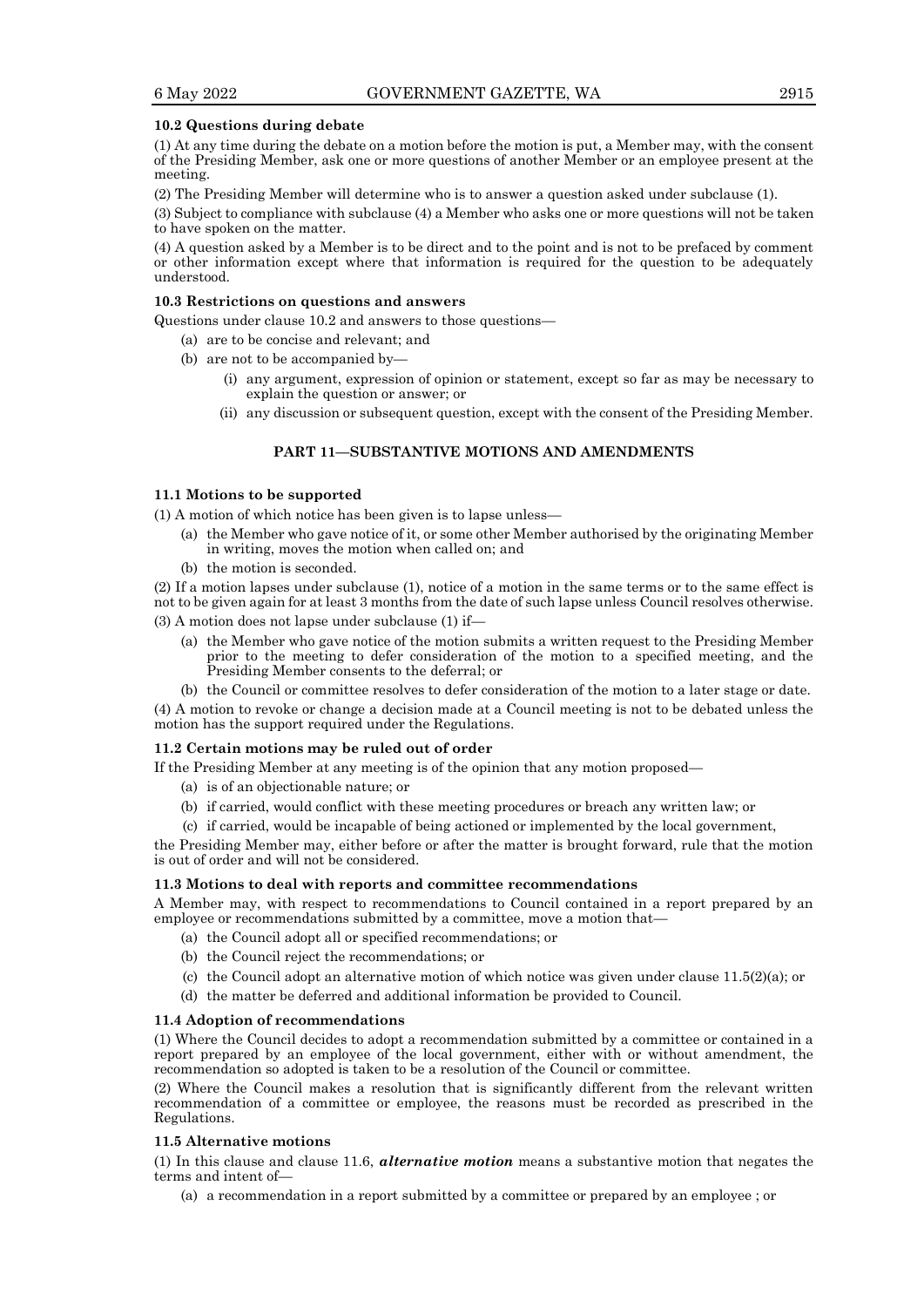(b) a substantive motion,

that is being considered, or is to be considered, by the Council.

(2) A Member who wishes the Council to consider an alternative motion must either—

- (a) give notice in accordance with clause 7.3 of a motion that negates or substantially differs from the recommendations contained in a report submitted by a committee or prepared by an employee; or
- (b) foreshadow the alternative motion during the debate before the right of reply in respect of the substantive motion has commenced.

#### **11.6 Dealing with alternative motions**

(1) Where a Member has given notice of a motion under clause  $11.5(2)(a)$ , that motion is taken to be a foreshadowed alternative motion and is to be the substantive motion that is first considered by the Council.

(2) If notice of more than one alternative motion is received under clause 11.5(2)(a), the Presiding Member is to call for them in the order in which they were received unless one of the alternative motions received is carried, in which case the subsequent alternative motions with notice on the same matter lapse.

(3) If all alternative motions with notice on a matter are lost, the Presiding Member is to call for a motion to adopt the recommendations submitted by the committee or contained in the report prepared by an employee .

(4) Where a Member has foreshadowed an alternative motion under clause  $11.5(2)(b)$ , then if the substantive motion is lost, the Presiding Member must call on the Member who foreshadowed the alternative motion to move the alternative motion.

(5) If the substantive motion is passed, the foreshadowed alternative motion is not to be moved.

(6) Once moved and seconded, the foreshadowed alternative motion becomes the substantive motion and the same procedures and rules of debate apply to this motion as to any other substantive motion.

(7) If more than one foreshadowed alternative motion is proposed for any item before the Council, the Presiding Member must deal with them in the order in which they were foreshadowed except that if an alternative motion is carried, all subsequent foreshadowed alternative motions on the same matter lapse.

(8) Where an alternative motion is carried and results in a decision that significantly differs from the relevant written recommendation of an employee or a committee, clause 11.4(2) applies.

#### **11.7 Adoption of recommendations** *en bloc*

(1) Subject to subclause (2), a Member may move a motion to adopt by one resolution, all the recommendations or a group of recommendations from a committee or several reports, without amendment or qualification, after having first identified those recommendations.

(2) If any recommendation identified under subclause (1) relates to a matter—

- (a) which requires adoption by absolute majority vote;
- (b) in which an interest subject to s.5.67 of the Act has been disclosed;
- (c) that has been the subject of a petition or deputation;
- (d) which any Member has indicated a wish to debate; or
- (e) in which any Member has indicated a wish to ask a question or to raise a point of clarification,

it must be considered separately.

#### **11.8 Unopposed business**

(1) Immediately after a substantive motion has been moved and seconded, the Presiding Member may ask the meeting if any Member opposes it.

(2) If no Member opposes the motion, the Presiding Member may declare it carried without debate and without taking a vote.

(3) A motion declared carried under subclause (2) is to be recorded in the minutes as a unanimous decision of the Council or committee.

(4) If a Member indicates that they oppose a motion, the motion is to be dealt with under this Part of these meeting procedures.

(5) This clause does not apply to a motion to revoke or change a decision which has been made at a Council meeting, which must be dealt with under Part 15 of these meeting procedures.

#### **11.9 Only one substantive motion to be dealt with at a time**

When a substantive motion is under debate at a meeting of the Council or committee, no further substantive motion is to be accepted until after a decision has been made on that motion.

#### **11.10 Withdrawing motions**

(1) A motion or amendment may be withdrawn by the mover, with the consent of the seconder, and no Member is to speak on it after it has been withdrawn.

(2) If an amendment has been proposed to a substantive motion, the substantive motion cannot be withdrawn, except by the consent of the majority of Members, until the amendment proposed has been withdrawn or lost.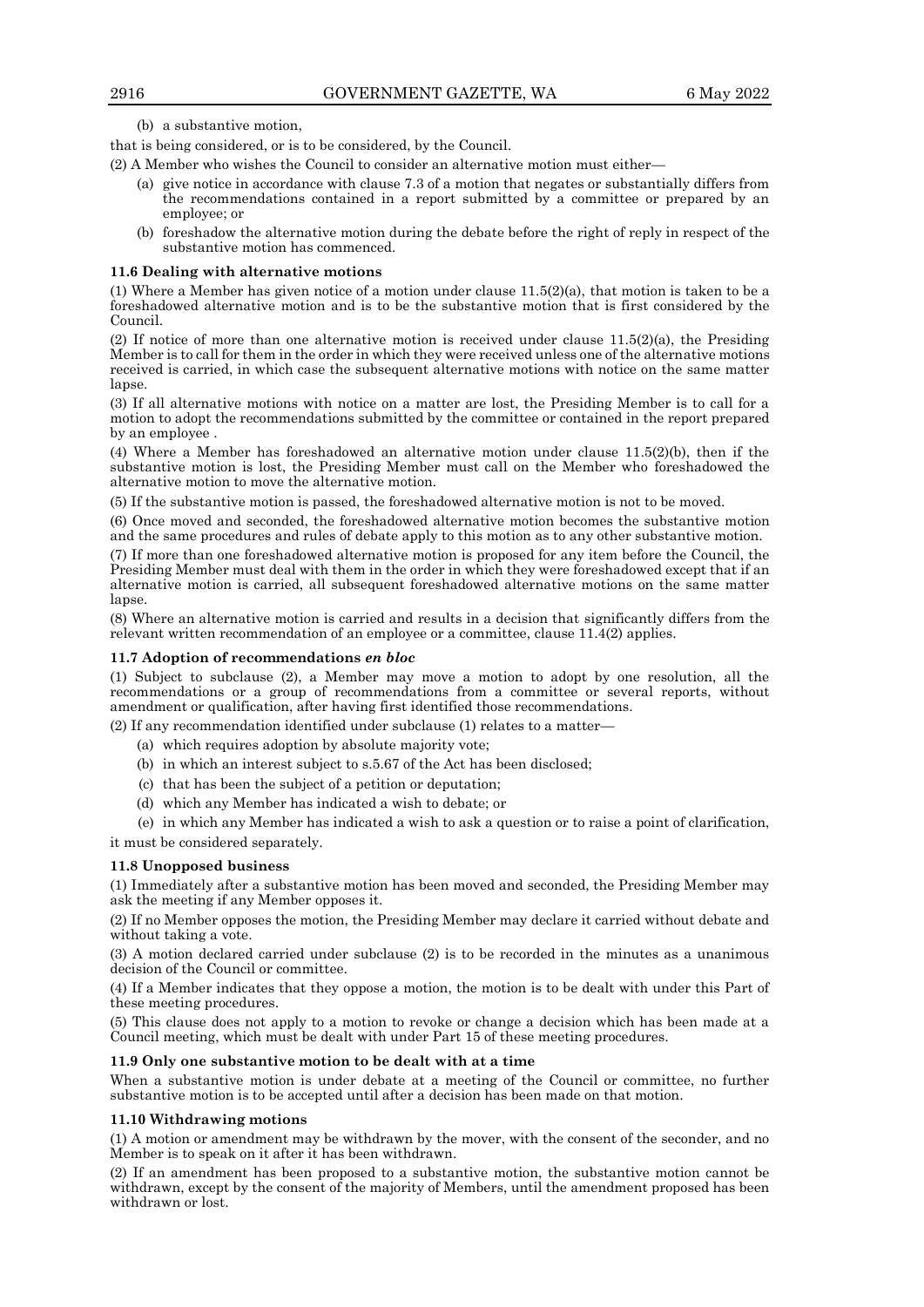#### **11.11 Amendments**

(1) A Member may move an amendment to a substantive motion at any time during debate on the motion, except—

- (a) if the mover has been called by the Presiding Member to exercise their right of reply; or
- (b) if the Member has already spoken to the substantive motion;
- (c) if another amendment is being debated, or has not been withdrawn, carried or lost; or
- (d) during debate on a procedural motion.

(2) The mover of a motion may not move an amendment to their own substantive motion after it has been moved.

(3) An amendment—

- (a) must be relevant to the substantive motion to which it is moved; and
- (b) must not have the effect of negating or significantly changing the intent of the substantive motion.

(4) An amendment to a substantive motion must take one of the following forms—

- (a) that certain words or parts be omitted;
- (b) that certain words or parts be omitted and others substituted or added; or
- (c) that certain words be added.

(5) An amendment that is not an alternative motion under clause 11.5, but would significantly alter the effect of a motion of which notice has been given under clause 7.3, is not to be considered unless—

- (a) written notice of the amendment is provided in a form approved by the local government; and
- (b) the written notice is received by the CEO by 11:30am on the last working day preceding the day of the meeting at which the relevant motion is to be considered; and
- (c) the notice of the amendment has been distributed to all Members at least 4 hours before the meeting at which it is to be moved.

(6) When an amendment is proposed and seconded, then the discussion on the original motion is suspended until the amendment is carried or lost or withdrawn.

(7) An amendment may be further amended only once and is subject to subclauses (2), (3), (4) and (5) as though the original amendment were a substantive motion.

(8) Where an amendment is carried, the substantive motion as amended is, for the purposes of all subsequent debate, to be treated as the substantive motion.

(9) Subsequent amendments to the motion may be proposed but must not—

- (a) seek to negate a previous amendment that was carried; or
- (b) seek to substantially replicate a previous amendment that was lost.

## **PART 12—DEBATE OF MOTIONS**

## **12.1 Order of call in debate**

The Presiding Member is to call speakers to a substantive motion in the following order—

- (a) the mover to state the motion;
- (b) a seconder to support the motion;
- (c) the mover to speak to the motion;
- (d) the seconder to speak to the motion;
- (e) a speaker against the motion;
- (f) a speaker for the motion;
- (g) other speakers against and for the motion, alternating where possible; and
- (h) the mover to exercise their right of reply which closes debate.

## **12.2 Seconding motions**

(1) A Member seconding a substantive motion has the right to speak once on the motion—

- (a) immediately after the mover of the motion has spoken; or
- (b) with the consent of the Presiding Member, at a later time in the debate.

(2) If a motion would otherwise lapse under clause 11.1(1)(b), the Presiding Member may accept an offer from a Member to second the motion without speaking in support of it, in order for the motion to be debated.

#### **12.3 Members to indicate their intention to speak**

A Member who wishes to speak is to indicate their intention to speak by raising their hand or by another method agreed by the Council.

#### **12.4 Priority of speaking**

(1) When invited by the Presiding Member to speak, Members shall address the meeting through the Presiding Member.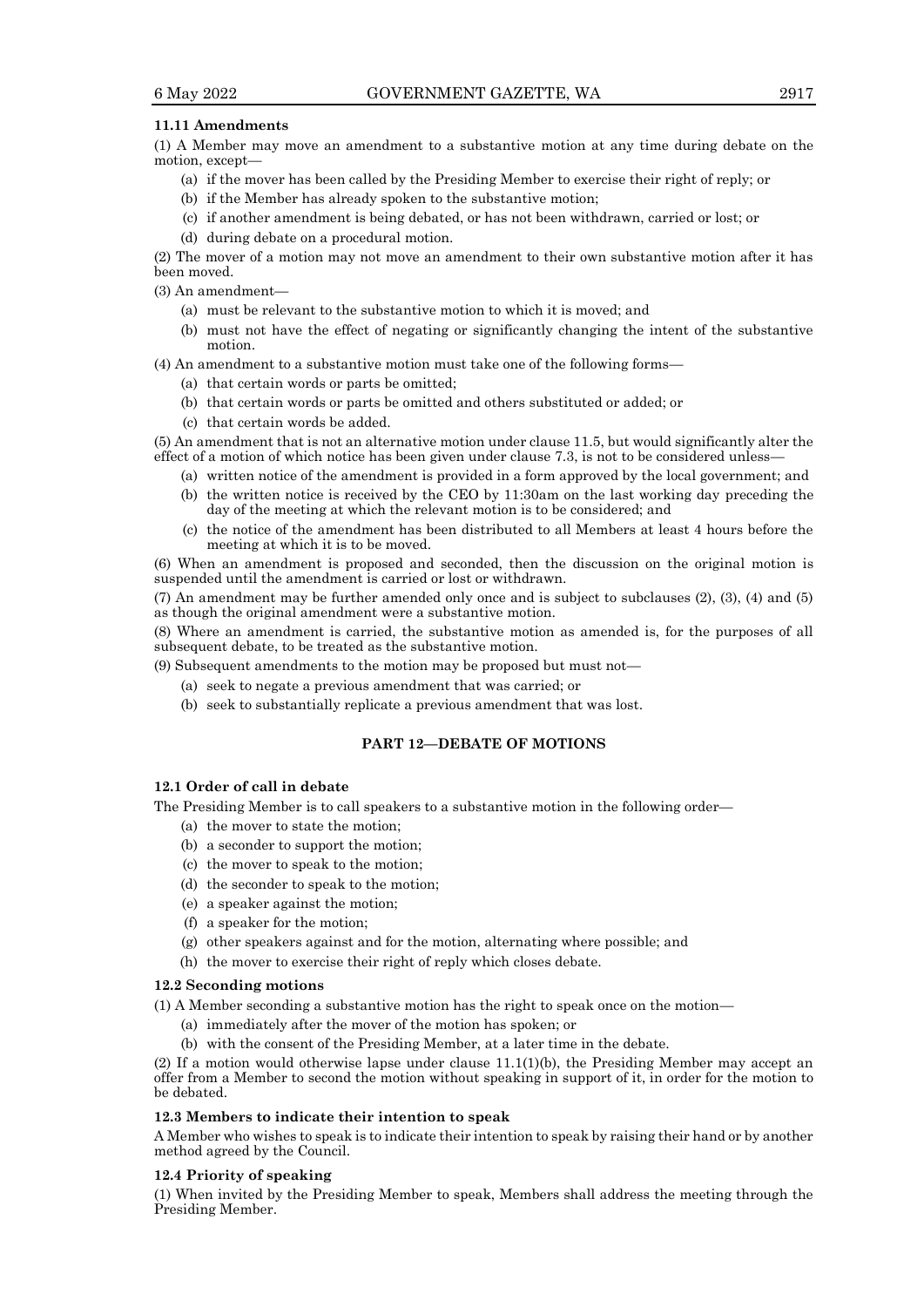(2) Where two or more Members indicate, at the same time, their intention to speak, the Presiding Member is to decide which Member is entitled to be heard first.

(3) A decision of the Presiding Member under subclause (2) is not open to discussion or dissent.

## **12.5 Debate may be limited**

The Presiding Member may offer the right of reply and put a substantive motion to the vote if they believe that sufficient discussion has taken place even though all Members may not have spoken.

## **12.6 Member may require the motion to be read**

A Member may require the motion or matter under discussion to be read at any time during a debate, but not so as to interrupt any other Member who is speaking.

## **12.7 Consent of seconder required for alteration**

The mover of a substantive motion may not alter the wording of the motion without the consent of the seconder.

## **12.8 Who may speak on an amendment**

Any Member including the mover of the substantive motion may speak during debate on an amendment.

## **12.9 Right of reply**

(1) The mover of a substantive motion or an amendment has the right of reply prior to the Presiding Member putting the motion or the amendment to the vote.

(2) The right of reply is confined to rebutting arguments raised by previous speakers and no new matter is to be introduced.

(3) Once the right of reply has been exercised, there shall be no further discussion on the motion.

(4) When all amendments have been dealt with and the mover of the original motion has exercised their right of reply, the original motion or the original motion as amended is immediately to be put to the vote.

## **12.10 Personal explanation**

(1) A Council or a committee member wishing to make a personal explanation of matters referred to by any Council or committee member who is then speaking, is entitled to be heard—

- (a) immediately, if the Council or committee member then speaking consents at the time, or
- (b) at the conclusion of the speech if the Council or committee member who is speaking declines to give way.

(2) A personal explanation is to be concise, factual, directly relevant to the perceived misunderstanding and for a period of no more than 3 minutes.

(3) A Member making a personal explanation is not to seek to strengthen their former argument by introducing new matter, by replying to other Members or by making adverse reflection on any person.

## **12.11 Limitation on Members speaking**

(1) A Member is not to address the Council more than once on any motion or amendment except—

- (a) as the mover of a motion, to exercise a right of reply; or
- (b) to raise a point of order; or
- (c) to make a personal explanation; or
- (d) subject to clause 10.3, to ask a question.

(2) A Member may speak on a motion or amendment, or exercise their right of reply, for a period not exceeding 5 minutes, unless an extension of time of up to 5 minutes is granted by the Council without debate, but a Member's total speaking time must not exceed 10 minutes.

(3) When a Member's allotted speaking time has expired, they must immediately cease speaking.

- (4) A Member is not to speak on any motion or amendment—
	- (a) after the mover has exercised their right of reply; or
	- (b) after the question has been put.

## **PART 13—PROCEDURAL MOTIONS**

## **13.1 Permissible procedural motions**

In addition to the right to move an amendment to a substantive motion, a Member may move the following procedural motions during debate—

- (a) that the motion be deferred;
- (b) that the motion now lie on the table;
- (c) that the motion be now put;
- (d) that the meeting proceed to the next item of business;
- (e) that the meeting now adjourn;
- (f) that the meeting be closed to the public;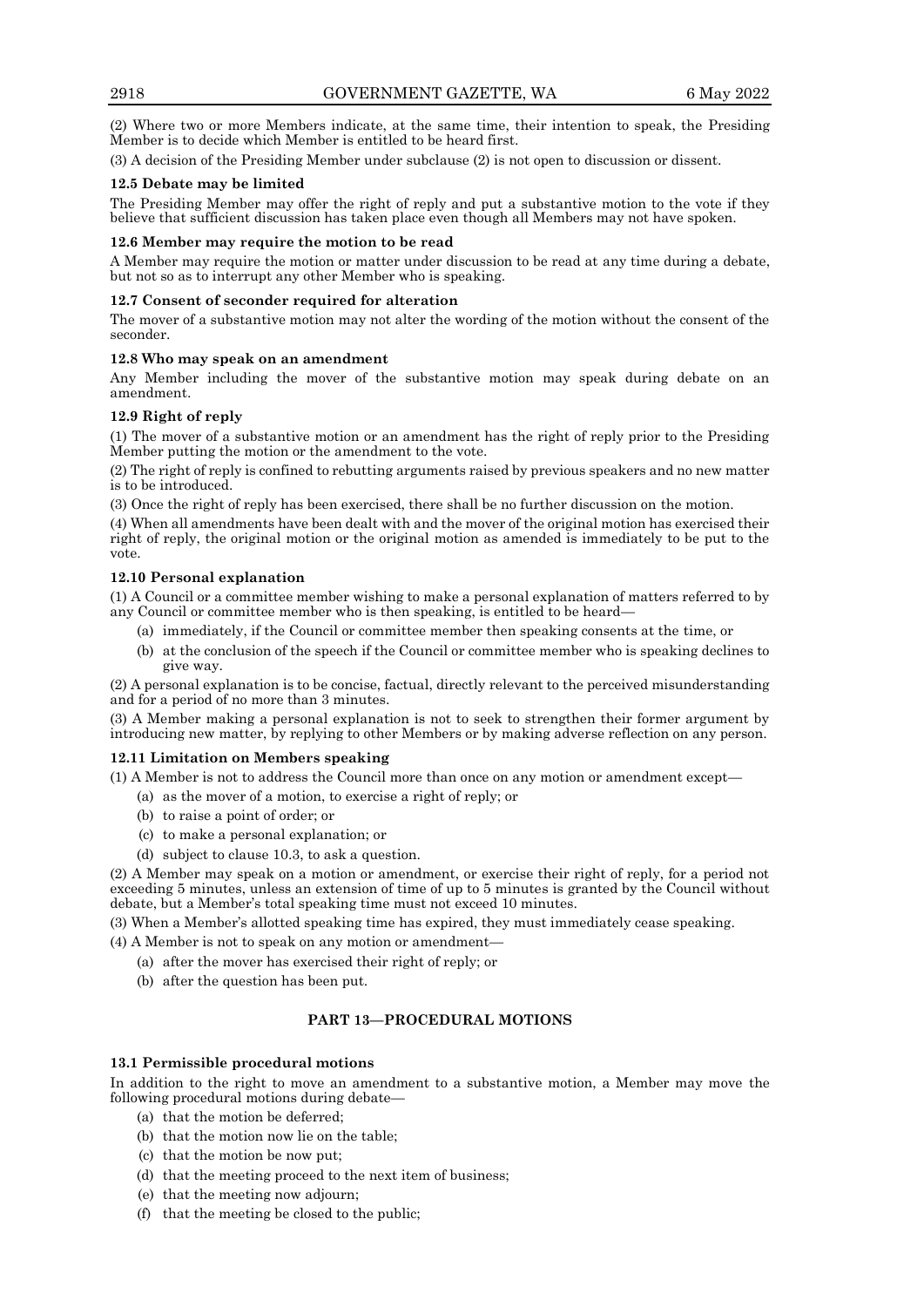- (g) that the ruling of the Presiding Member be disagreed with;
- (h) that the Member be no longer heard;
- (i) that a committee recommendation be referred back to the originating committee, or any other committee or a later Council meeting.

#### **13.2 No debate on procedural motion**

(1) The mover of a motion specified in clause 13.1 (a), (b), (d), (e), (f), (h), or (i) may speak to the motion for not more than 2 minutes.

(2) The mover of a motion specified in clause 13.1 (c) or (g) may not speak to the motion.

(3) For all procedural motions specified in clause 13.1, the seconder is not to speak other than to formally second the motion, and there is to be no debate on the motion.

#### **13.3 Limits on closure of debate**

(1) With the exception of clause 13.1(h) no person who has moved, seconded, or spoken for or against the substantive motion, or any amendment to the substantive motion, may move any procedural motion which, if carried, would close the debate on the substantive motion or amendment.

(2) The mover of a substantive motion retains their right of reply despite the carrying of a procedural motion which closes debate and forces a decision on the substantive motion or amendment.

#### **13.4 Effect of motion—that the motion be deferred**

(1) A motion "that the motion be deferred" as listed in clause 13.1(a) must specify a time and date at which the substantive motion is to be resubmitted for consideration.

(2) If a motion "that the motion be deferred", is carried, then all debate on the substantive motion and any amendment is to cease and the motion or amendment is to be resubmitted for consideration at the time and date specified in the motion.

(3) A motion "that the motion be deferred" must not be moved in respect of the election of a Presiding Member of a committee or the Deputy Mayor.

(4) A Member must not, at the same meeting, move or second more than one motion "that the motion be deferred" in respect of the same item.

- (5) Where debate on a motion is interrupted by deferring a motion under subclause (1)—
	- (a) the names of Members who have spoken on the matter are to be recorded in the minutes; and (b) the provisions of clause 12.11 apply when the debate is resumed.

# **13.5 Effect of motion—that the motion now lie on the table**

(1) If a motion "that the motion now lie on the table" as listed in clause 13.1(b) is carried, then all debate on the substantive motion and any amendment is to cease and the meeting is to proceed to the next item of business.

(2) Debate on the motion laid on the table is to be adjourned until such time (if any) as the Council resolves to take the motion from the table.

- (3) Where debate on a motion is interrupted by laying a motion on the table under subclause (1)—
	- (a) the names of Members who have spoken on the matter are to be recorded in the minutes; and (b) the provisions of clause 12.11 apply when the debate is resumed.

(4) A motion "that the motion now lie on the table" must not be moved in respect of the election of a Presiding Member or the Deputy Mayor.

(5) A Member moving that the motion be taken from the table is entitled to speak first on the resumption of the debate.

#### **13.6 Effect of motion—that the motion be now put**

(1) If the motion "that the motion be now put" as listed in clause 13.1(c) is carried during debate on a substantive motion without amendment, the Presiding Member is to offer the right of reply to the mover of the substantive motion and then put the motion to the vote without further debate.

(2) If the motion "that the motion be now put" is lost, debate on the substantive motion is to continue.

(3) The Presiding Member may refuse to accept the motion "that the motion be now put" and shall refuse if in their opinion the closure will have the effect of unfairly limiting debate before the principal arguments for or against have been presented.

(4) The decision of the Presiding Member under subclause (3) shall be binding unless dissented from, but shall not preclude the acceptance of a motion that at a later time "the motion be now put."

#### **13.7 Effect of motion—that the meeting proceed to the next item of business**

If the motion "that the meeting proceed to the next item of business" as listed in clause 13.1(d) is carried, then—

- (a) all debate on the substantive motion or amendment is to cease immediately; and
- (b) the mover may not exercise their right of reply; and
- (c) no decision is made on the substantive motion; and
- (d) the Council or committee moves to the next item of business; and
- (e) there is no requirement for the matter to be raised again for consideration.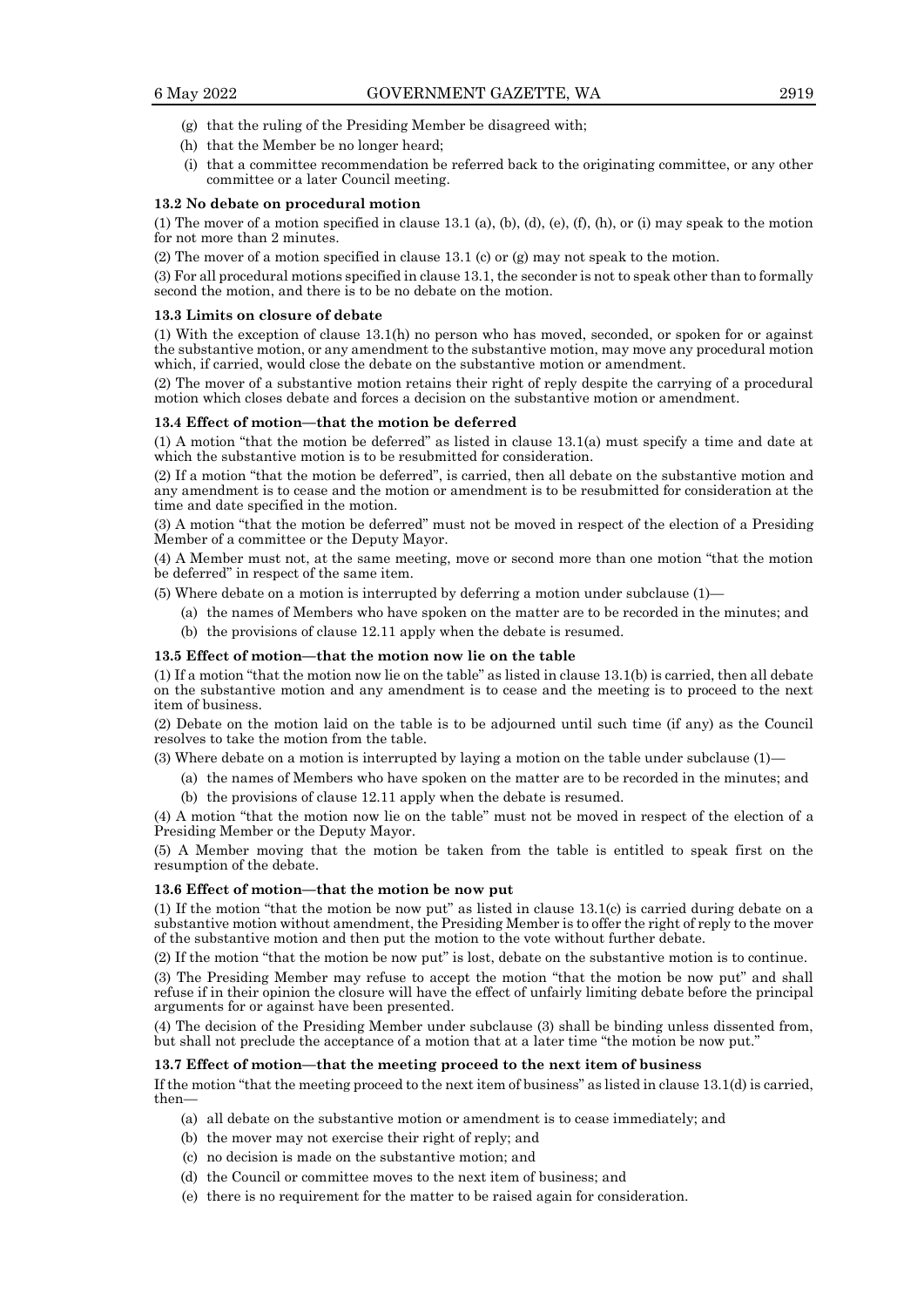## **13.8 Effect of motion—that the meeting now adjourn**

(1) A motion "that the meeting now adjourn" as listed in clause  $13.1(e)$ —

- (a) is to state the time and date to which the meeting is to be adjourned; and
- (b) if carried, has the effect that the meeting is immediately adjourned to the time and date specified in the motion.

(2) Before putting the motion for the adjournment of the Council or committee meeting, the Presiding Member may seek leave of the Council or committee to deal first with matters that may be the subject of an *en bloc* resolution.

(3) A Member is not to move or second more than one motion of adjournment during the same meeting of the Council or committee.

(4) A meeting adjourned under subclause (1) is to continue from the point at which it was adjourned, unless the Presiding Member or the Council or committee, by simple majority, determines otherwise.

#### **13.9 Effect of motion—that the meeting be closed to the public**

(1) The reasons for which a meeting may be closed to members of the public are listed in the Act and Regulations.

(2) A motion "that the meeting be closed to members of the public" as listed in clause 13.1(f) must specify the reason why the meeting is to be closed to members of the public.

(3) If the motion "that the meeting be closed to members of the public" is carried then the Presiding Member is to close the meeting in accordance with clause 4.2.

(4) A decision to close a meeting or part of a meeting and the reason for the decision are to be recorded in the minutes of the meeting.

## **13.10 Effect of motion—that the ruling of the Presiding Member be disagreed with**

(1) If the motion "that the ruling of the Presiding Member be disagreed with" as listed in clause 13.1(g) is carried, then that ruling is to have no effect and the meeting is to proceed as though the ruling had not been made.

(2) Clause 13.1(g) may be used only with respect to rulings made by the Presiding Member and not to directions given by the Presiding Member in accordance with these meeting procedures.

### **13.11 Effect of motion—that the member be no longer heard**

(1) If the motion "that the Member be no longer heard", as listed in clause 13.1(h), is carried, the speaker against whom the motion has been moved is not to speak further on the current substantive motion, or on any amendment relating to it, except to exercise their right of reply if they are the mover of the substantive motion.

(2) If the motion "that the Member be no longer heard" is moved with respect to the mover of a motion while they are exercising their right of reply, then if the motion is carried, the substantive motion is to be put to the vote immediately.

#### **13.12 Effect of motion—that the item be referred back to committee**

(1) If a motion "that the item be referred back to committee" as listed in clause 13.1(i) is carried, debate on the substantive motion and any amendment is to cease and the recommendation that is the subject of the substantive motion, excluding any amendment, is to be referred back to the appropriate committee for further consideration.

(2) If the motion in subclause (1) is lost, debate on the substantive motion or amendment is to continue.

## **PART 14—VOTING**

#### **14.1 Motion—when put to the vote**

Immediately after the debate on any motion is concluded and the right of reply has been exercised, the Presiding Member—

- (a) is to put the motion to the Council or committee for a vote; and
- (b) if requested by any Member, is to again state the terms of the motion in its final form.

## **14.2 Voting**

Voting entitlements and obligations are dealt with in the Act.

## **14.3 Method of taking vote**

(1) The Presiding Member, in taking the vote on any motion, is to—

- (a) put the motion to the vote;
- (b) determine whether the affirmative or the negative has the majority of votes; and
- (c) declare the result of the vote.

(2) Where voting is by show of hands or on the voices, the motion under subclause (1) may be put to the vote as often as is necessary to enable the Presiding Member to determine whether the affirmative or the negative has the requisite majority of votes.

(3) The requirement for voting to be open is dealt with in the Regulations.

(4) The result of voting is to be determined in any way (such as electronically or by a show of hands) that enables a record to be taken of each Member's vote, and for the result to be declared.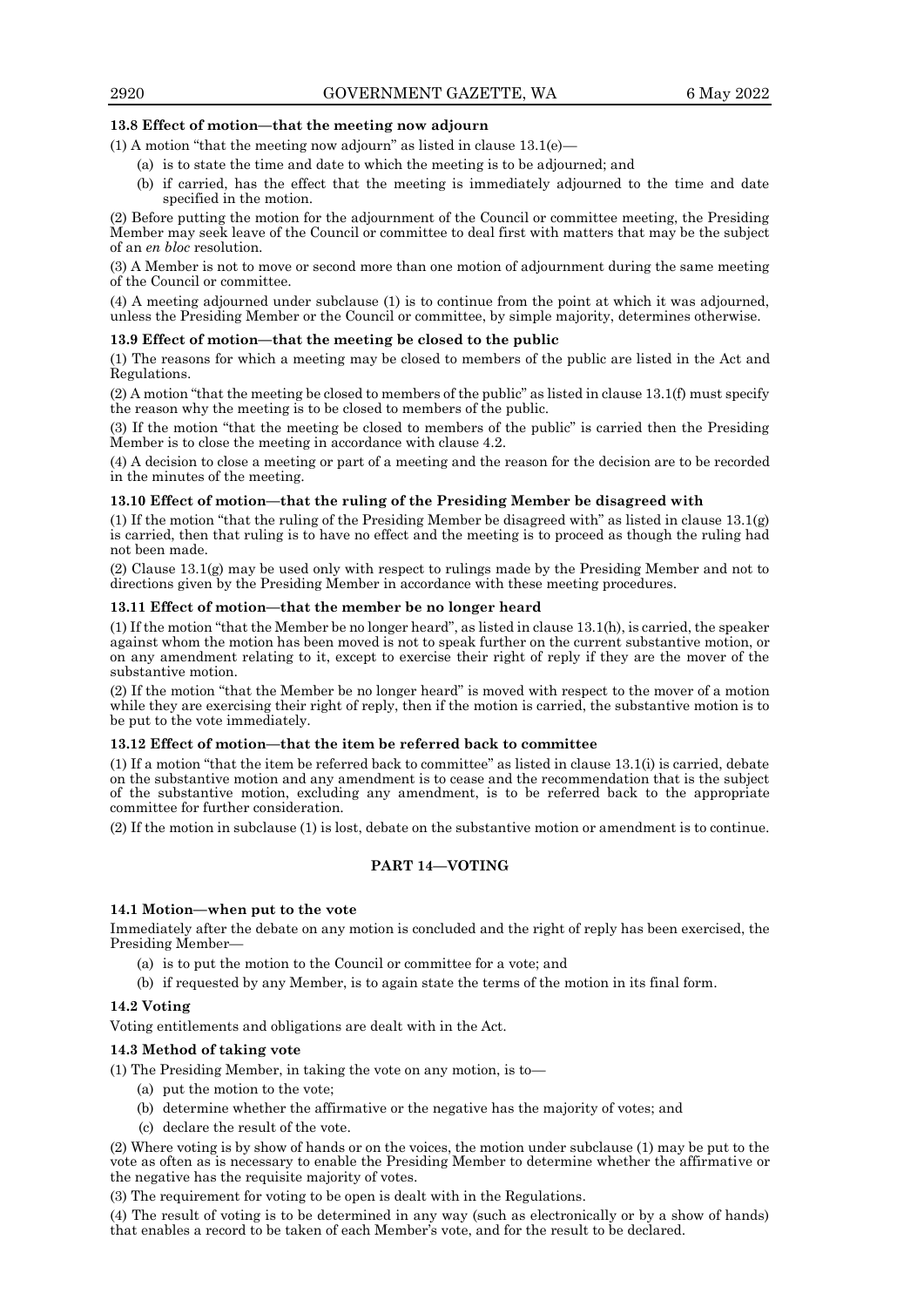#### **14.4 Majorities required for decisions**

The majorities required for decisions of the Council and committees are dealt with in the Act.

## **PART 15—REVOKING OR CHANGING DECISIONS**

#### **15.1 Requirements to revoke or change decisions**

The requirements to revoke or change a decision made at a meeting are dealt with in the Regulations.

#### **15.2 Motion to revoke or change decision at the same meeting—procedures**

(1) A Member who moves a motion to revoke or change a decision at the same meeting where the decision is made must—

- (a) clearly identify the decision to be revoked or changed; and
- (b) clearly state the reason for the decision to be revoked or changed.

(2) If the CEO receives a notice of a motion to revoke or change a decision made at a meeting before the close of that meeting, the CEO must immediately advise the Presiding Member of the substance of the motion.

(3) Where the Presiding Member is advised of a motion under subclause (2), they are to—

- (a) raise it as an item of urgent business under clause 7.4;
- (b) state the substance of the motion to revoke or change the decision;
- (c) determine whether there is sufficient support under the Regulations; and
- (d) if there is sufficient support, deal with the motion.

#### **15.3 Motion to revoke or change a decision after meeting—procedures**

(1) A Member wishing to move a motion to revoke or change a decision at a future meeting of the Council or committee must give to the CEO notice of the motion, which is to—

- (a) be in writing;
- (b) specify the decision proposed to be revoked or changed;
- (c) state the reason(s) for the motion to revoke or change the decision;
- (d) be supported by the number of Members required under the Regulations;
- (e) specify the date of the ordinary or special meeting of the Council or committee where it is to be presented, as the case may be; and
- (f) be given to the CEO in accordance with the notice of motion provisions in clause 7.3.

(2) On receiving a notice of a motion under subclause (1), the CEO is to—

- (a) ensure that the motion has the support required by the Regulations;
- (b) advise the Mayor or Presiding Member that the notice has been received, and
- (c) ensure that the notice is placed on the agenda of the next appropriate meeting of the Council or committee, as the case may be.

#### **15.4 Implementation of a decision**

(1) In this clause, *valid action* means action taken to implement the decision in accordance with the relevant legislation and approved procedures by persons legally authorised to do so.

(2) No steps are to be taken to implement or give effect to a decision if—

- (a) a valid notice of a motion to revoke or change the decision has been received and has the support of Members as required by the Regulations; and
- (b) the notice of the motion to revoke or change the decision was received before any valid action was taken by the local government to implement the decision.

(3) The Council or a committee shall not vote on a motion to revoke or change a decision of the Council or committee whether the motion to revoke or change the decision is moved with or without notice, if at the time the motion is moved or notice is given—

- (a) valid action has been taken by the local government to implement the decision; or
- (b) where the decision concerns the issue of an approval or the authorisation of a licence, permit or certificate and the decision has been put into effect by notice in writing to the applicant or the applicant's agent by an employee of the local government authorised by CEO to do so;

unless the Council or committee has considered a statement of impact prepared by or at the direction of the CEO of the legal and financial consequences of the proposed revocation or change.

#### **PART 16—ADJOURNMENT**

## **16.1 Meetings may be adjourned**

A meeting that is adjourned by—

- (a) the Council or a committee under Part 13, or
- (b) the Presiding Member under clause 5.4 or clause 20.9,

may be adjourned—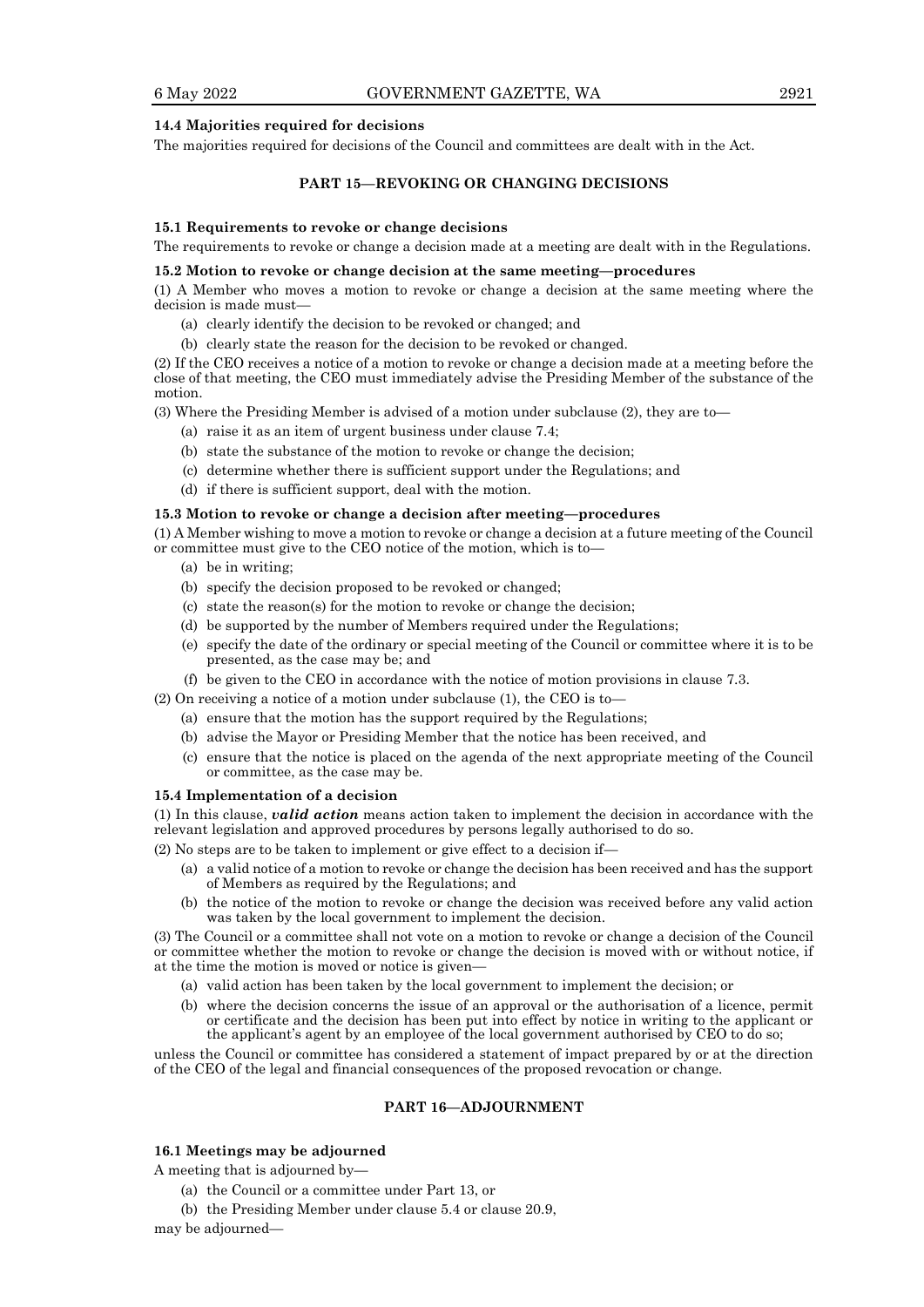- (a) to a later time on the same day; or
- (b) to the next ordinary meeting of Council or scheduled meeting of a committee, or
- (c) to any other time on any other day, including a time which coincides with the conclusion of another meeting or event.

## **16.2 Effect of adjournment**

Where any motion, debate or meeting is adjourned under these meeting procedures—

- (a) the names of Members who have spoken on the matter prior to the adjournment are to be recorded in the minutes;
- (b) debate is to be resumed at the next meeting at the point where it was interrupted; and
- (c) the provisions of clause 12.11 apply when the debate is resumed.

## **PART 17—RECORDING AND BROADCASTING OF MEETINGS**

## **17.1 Local government may record meetings**

(1) The local government may make audio or audio-visual recordings of the proceedings of meetings of the Council or committees, which may be used for the purposes of ensuring the accuracy of the minutes. (2) The Presiding Member will ensure that all meeting participants and observers are advised at the commencement of the meeting that the meeting is being recorded.

(3) The local government may publish any audio or audio-visual recording made of a Council or committee meeting, or part of a meeting, that is open to members of the public.

(4) Prior to publishing any audio or audio-visual recording made of a Council or committee meeting, the CEO may cause the recording to be edited to remove material that may be offensive or defamatory, irrelevant to the matters under consideration, or the publication of which is likely to breach any written law.

(5) Audio and audio-visual recordings of meetings made under subclause (1) will be kept according to the *State Records Act 2000*, and are subject to the *Freedom of Information Act 1992.*

(6) Access to audio or audio-visual recordings of meetings does not extend to that part of the recordings that would reveal information that is prescribed in the Regulations as information that is confidential but that may be available for inspection if the local government so resolves, unless the local government has resolved that the information is to be available for inspection.

#### **17.2 Local government may broadcast proceedings**

The local government may make provision for electronic participation in Council or committee meetings for members of the public, including livestream broadcasts through an internet connection.

## **PART 18—MINUTES OF MEETINGS**

#### **18.1 Keeping of minutes**

The keeping and confirmation of minutes are dealt with in the Act.

#### **18.2 Content of minutes**

(1) The content of minutes is dealt with in the Regulations.

(2) In addition to the matters required by the Regulations, the minutes of a Council meeting or a meeting of a Committee to which powers and duties have been delegated under section 5.16 of the Act are to include the reasons for the decision where—

- (a) an application for approval is refused or the authorisation of a licence, permit or certificate is withheld or cancelled; or
- (b) an objection to a local government decision is dealt with under section 9.6 of the Act.

(3) A record of decisions made at a meeting or part of a meeting that is closed to the public is not to disclose any information that is prescribed as being confidential for the purposes of section 5.95(6) of the Act unless the Council has resolved under section 5.95(7) to make it available for inspection.

## **18.3 Request for specific words to be recorded in minutes**

(1) If a Member specifically requests, immediately after their use by another Member, that any particular words be recorded in the minutes—

- (a) the Presiding Member is to cause the words used to be taken down and be read to the meeting for verification; and
- (b) the Council may, by resolution, decide to record those words in the minutes, subject to verification with the audio recording of the meeting.

(2) Subclause (1) applies only to the recording of words already spoken and is not to be used by a Member to seek to have a statement of their own opinion recorded in the minutes.

## **18.4 Publication of unconfirmed minutes of meetings**

Public access to unconfirmed minutes of Council and committee meetings is dealt with in the Regulations.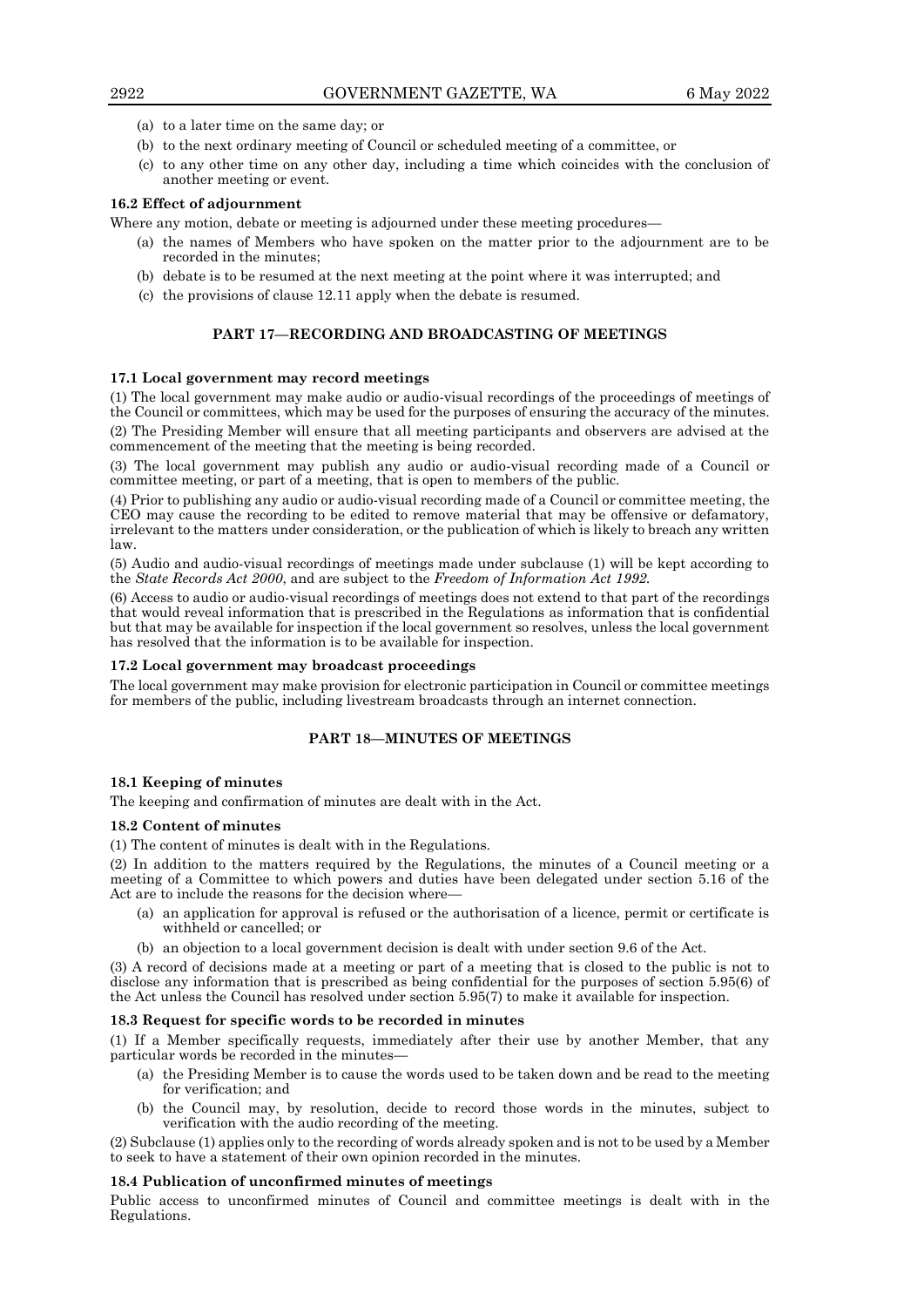#### **18.5 Public inspection of minutes and meeting documents**

Public inspection of confirmed minutes and meeting documents is dealt with in the Act and Regulations.

#### **18.6 Amendment of minutes**

(1) Substantive amendments to minutes are restricted to correcting objective errors of fact or material omission in the record of the meeting.

(2) The unconfirmed minutes of a meeting may be amended—

- (a) on a motion of which notice has been given in writing by a Member under clause 7.3, submitted prior to the meeting at which the minutes are to be confirmed; or
- (b) on an amendment motion to the motion to confirm the minutes being moved.

(3) Confirmed minutes may be amended on a motion of which notice has been given in writing by a Member under clause 7.3.

(4) A notice of motion to amend minutes is to include—

- (a) identification of the minutes to be amended; and
- (b) the portion of the minutes proposed to be amended; and
- (c) the alternative words to be substituted or the words to be added or deleted; and
- (d) the reasons for the proposed amendment.

(5) In considering a motion to amend unconfirmed or confirmed minutes, Council is to have regard to the contents of any audio record of the relevant meeting.

(6) If a motion to amend confirmed minutes is carried\*, then—

- (a) the minutes of the meeting at which the motion was carried will record the original and the amended version of the relevant part of the minutes to which the motion related and the reasons for the amendment; and
- (b) a notation will be added to the existing record of the original confirmed minutes, drawing attention to the amendment, the reasons for it and the date on which it was approved.

#### *\* absolute majority required*

(7) This clause does not apply to the revocation or changing of a decision of the Council or a committee. (8) Despite sub-clauses (1) to (5), administrative amendments to minutes may be made by an employee on the authority of the CEO to correct spelling, grammatical or minor transcription errors.

## **PART 19—CONDUCT OF MEMBERS**

#### **19.1 Required meeting behaviour**

When attending a Council, committee or electors meeting, a Member must—

- (a) comply with the requirements of—
	- (i) the Act;
	- (ii) the Regulations;
	- (iii) these meeting procedures, and
	- (iv) the Code of Conduct adopted under section 5.104 of the Act, including the Rules of Conduct;

and

- (b) restrict their remarks during debate to the motion or amendment under discussion, or to a personal explanation or to a point of order; and
- (c) comply with any direction given by the Presiding Member; and
- (d) immediately cease to engage in any conduct that has been ruled out of order by the Presiding Member.

#### **19.2 Unacceptable meeting behaviour**

When attending a Council, committee or electors meeting, a Member must not—

(a) act in an abusive, bullying or threatening manner towards another person; or

- (b) make a statement that the Member knows, or could reasonably be expected to know, is false or misleading; or
- (c) use offensive or derogatory language in reference to any person; or
- (d) disparage the character or competence of another Member or an employee in connection with the performance of their official duties; or
- (e) impute any dishonest or unethical motive to a Member or an employee in connection with the performance of their official duties; or
- (f) persistently make irrelevant or repetitive statements; or
- (g) disrupt the meeting; or
- (h) engage in behaviour that may endanger the physical or mental health or wellbeing of any other person at the meeting.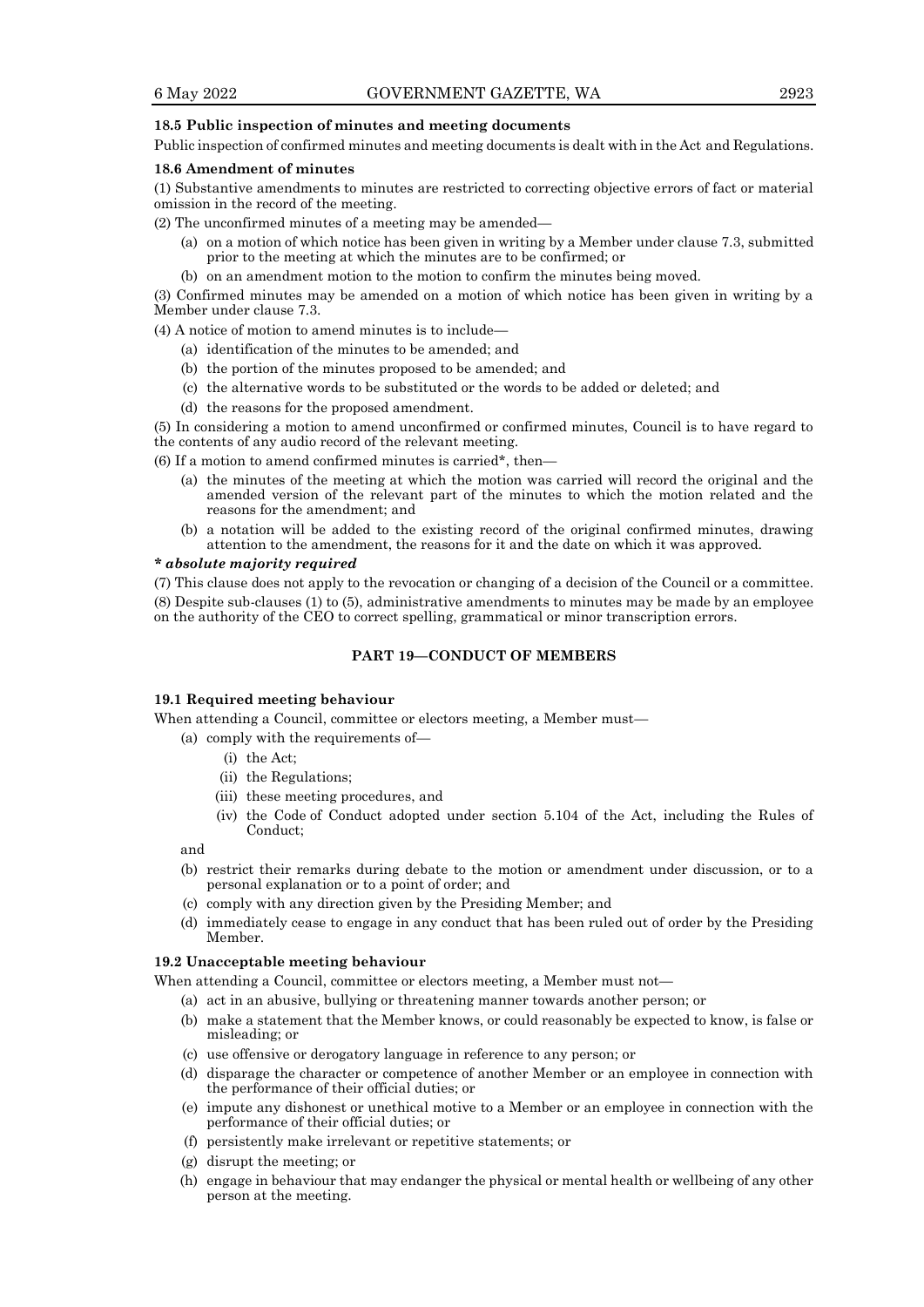## **19.3 Members not to interrupt**

A Member of the Council or a committee is not to interrupt another Member of the Council or committee who is speaking unless—

- (a) to raise a point of order; or
- (b) to call attention to the absence of a quorum; or
- (c) to request the opportunity to make a personal explanation under clause 12.10; or
- (d) to move a procedural motion under Part 13; or
- (e) they are the Presiding Member acting to preserve order under Part 20.

## **19.4 Seating arrangements**

(1) At the first meeting following each ordinary election, the CEO is to allocate a seat in the Chamber to each Member.

(2) Each Member must occupy their allocated position when present at a meeting of the Council until the Council decides to reallocate positions.

(3) The CEO is to sit immediately to the left of the Presiding Member at Council meetings.

(4) The minute-taker is to sit in proximity to the Presiding Member.

## **19.5 Advice of entry or departure**

(1) During the course of a meeting of the Council or a committee, a Member is to pay respect to the Presiding Member when entering or leaving the meeting.

(2) Each entry to, or departure from, the meeting by a Member is to be recorded in the appropriate chronological place in the minutes.

## **19.6 No Member to leave while a motion is being put to the vote**

(1) When the Presiding Member is putting any motion to the vote, a Member must not leave the Chamber until the voting is complete.

(2) Members' obligations to vote when present at a meeting are dealt with in the Act.

## **19.7 No reopening of discussion**

A Member is not to reopen discussion on any Council or committee decision, except to move that the decision be revoked or changed.

## **19.8 Official Titles to be used**

Members shall address each other during meetings by their respective titles of Mayor, Deputy Mayor or councillor. Members of the council, in speaking of or addressing employees, shall designate them by their respective official title or by their chosen title and surname.

## **PART 20—PRESERVING ORDER**

## **20.1 Presiding Member to preserve order**

The Presiding Member is to preserve order and, whenever they consider it necessary, may call any Member or any other person to order.

## **20.2 Presiding Member to ensure compliance**

The Presiding Member of a meeting is to use all reasonable endeavours to ensure compliance with these meeting procedures.

## **20.3 Presiding Member to be heard without interruption**

(1) Whenever the Presiding Member signifies a desire to speak at any time during the meeting, any Member speaking or offering to speak must be silent, so that the Presiding Member may be heard without interruption.

(2) This clause is not to be used by the Presiding Member to exercise the right provided for in clause 4.6 but to preserve order.

## **20.4 Point of order**

(1) The following are to be recognised as valid points of order—

- (a) that the discussion is of a matter not before the Council or committee;
- (b) that a breach of these meeting procedures or the Code of Conduct has been committed by a Member;
- (c) that a breach of any written law, policy or any other local law of the local government has been committed by any person.

(2) A Member drawing attention to a suspected breach under subclauses  $(1)(b)$  or  $(1)(c)$  is to specify the alleged breach when making the point of order.

(3) Despite any other provision in this local law, a point of order—

- (a) takes precedence over any discussion; and
- (b) until determined, suspends the consideration or discussion of any other matter.

(4) A Member expressing a difference of opinion or contradicting a speaker shall not be recognised as raising a point of order.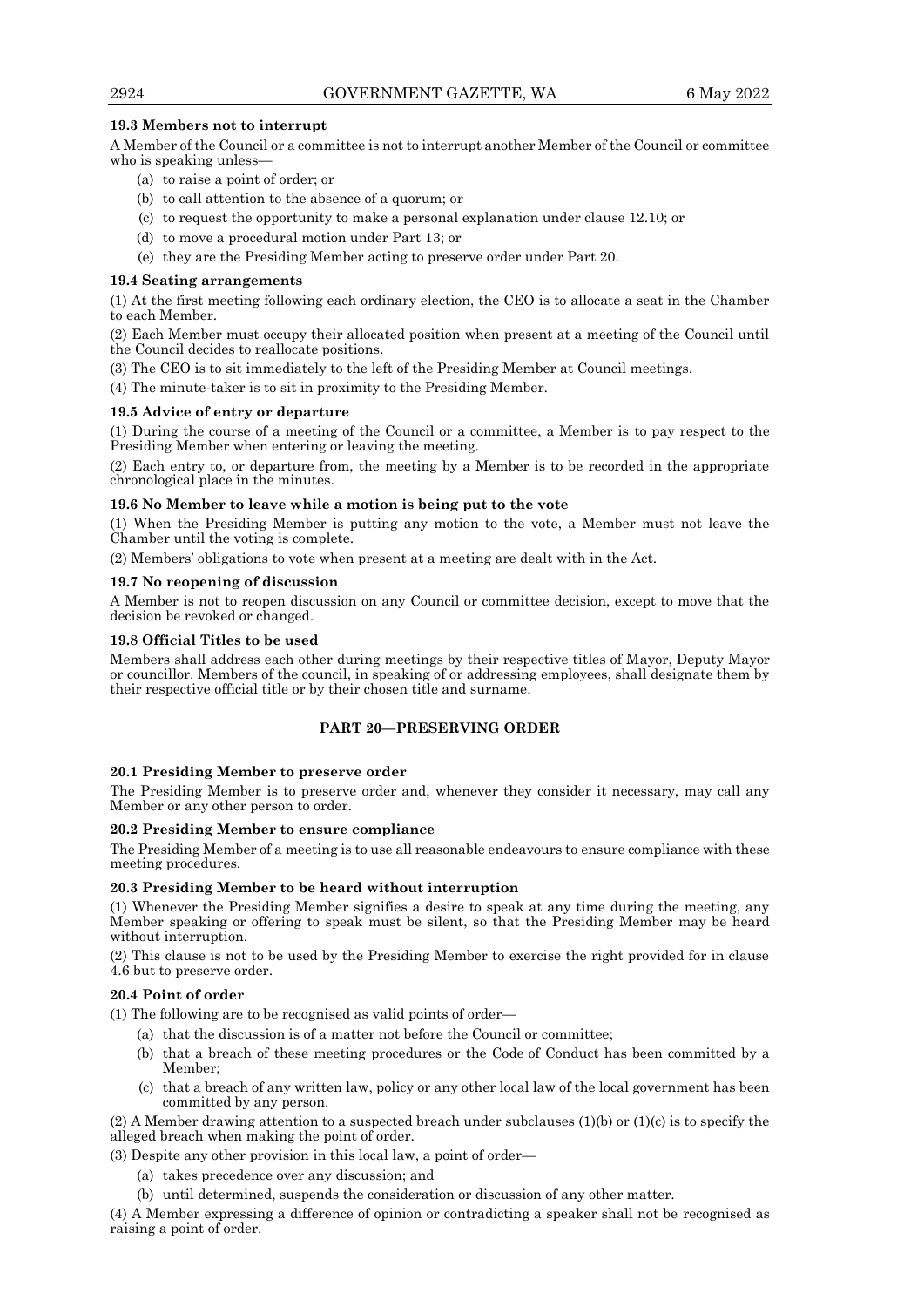#### **20.5 Procedures on a point of order**

(1) A Member interrupted on a point of order is to immediately cease speaking until—

- (a) the Member raising the point of order has been heard; and
- (b) the Presiding Member has ruled on the point of order,

and then, if permitted, the Member who has been interrupted may proceed.

(2) A Member who is raising a point of order is not to be interrupted while making the point of order.

## **20.6 Ruling by the Presiding Member**

(1) The Presiding Member is to rule on any point of order which is raised by either upholding or rejecting the point of order.

(2) If the Presiding Member rules that any motion, amendment or other matter before the meeting is out of order, it is not to be considered further.

(3) The Presiding Member, on becoming aware of conduct by a Member that breaches these meeting procedures, may rule that conduct to be out of order and direct that Member to immediately discontinue the conduct that is out of order and—

- (a) provide an explanation; or
- (b) unreservedly withdraw a specified expression or statement and make an unconditional apology; or
- (c) discontinue their speech.

(4) Where a Member fails to comply with a direction of the Presiding Member under subclause (3), the Presiding Member may refuse to hear the Member further on the matter under discussion and call on the next speaker.

(5) A ruling by the Presiding Member on a point of order is to be final unless the majority of Members then present and voting, on a motion moved immediately after the ruling, dissent from the ruling.

#### **20.7 Continued breach of order**

 $(1)$  If a Member-

- (a) persists in any conduct that the Presiding Member has ruled is out of order; or
- (b) refuses to make an explanation, retraction or apology required by the Presiding Member under clause 20.6(3),

then the Presiding Member may direct the Member to refrain from taking any further part in the item under discussion other than by recording the Member's vote and the Member must comply with that direction.

(2) If the Member subject to a direction under subclause (1) is exercising their right of reply as the mover of a substantive motion, the Presiding Member may immediately call for a vote on the matter.

#### **20.8 Prevention of disturbance**

(1) In this clause, "person" means a person other than a Member.

(2) Any person addressing the Council or a committee is to extend due courtesy and respect to the Council or committee and the processes under which they operate and must comply with any direction from the Presiding Member.

(3) A person attending a meeting shall not create a disturbance at a meeting, by interrupting or interfering with the proceedings, whether by expressing approval or dissent, by conversing, using a mobile device capable of producing sound, or by any other means.

(4) A person attending a Council or committee meeting shall not—

- (a) attempt to threaten, harass or intimidate any Member, employee or other person attending the meeting, or
- (b) behave in a manner that is contrary to section 75 of the *Criminal Code*.

(5) Where a person is considered by the Presiding Member of the Council or committee to be in breach of subclauses (3) or (4) the Presiding Member of the Council or committee may direct the offending person to leave the meeting and the person must immediately comply with that direction.

(6) A person who fails to comply with a direction given under subclause (5) commits an offence.

(7) For the purposes of section 70A of the *Criminal Code*, the CEO is a person in authority in relation to the Chamber or meeting room and the local government premises of which they form a part and may request a person subject to a direction under subclause (5) to leave the place or a specified part of the place.

#### **20.9 Right of Presiding Member to adjourn**

(1) The Presiding Member may adjourn the meeting for a period of up to 15 minutes—

- (a) for the purpose of preserving or regaining order; or
- (b) where a person given a direction under clause 20.8(5) refuses to leave the meeting.

(2) On resumption, the debate is to continue at the point at which the meeting was adjourned.

(3) If, at any one meeting, the Presiding Member adjourns the meeting more than once for the purpose of preserving or regaining order, the second or subsequent adjournment may be to a later time on the same day or to another day.

(4) If there is an adjournment under this clause, the names of the Members who have spoken on the matter before the adjournment are to be recorded.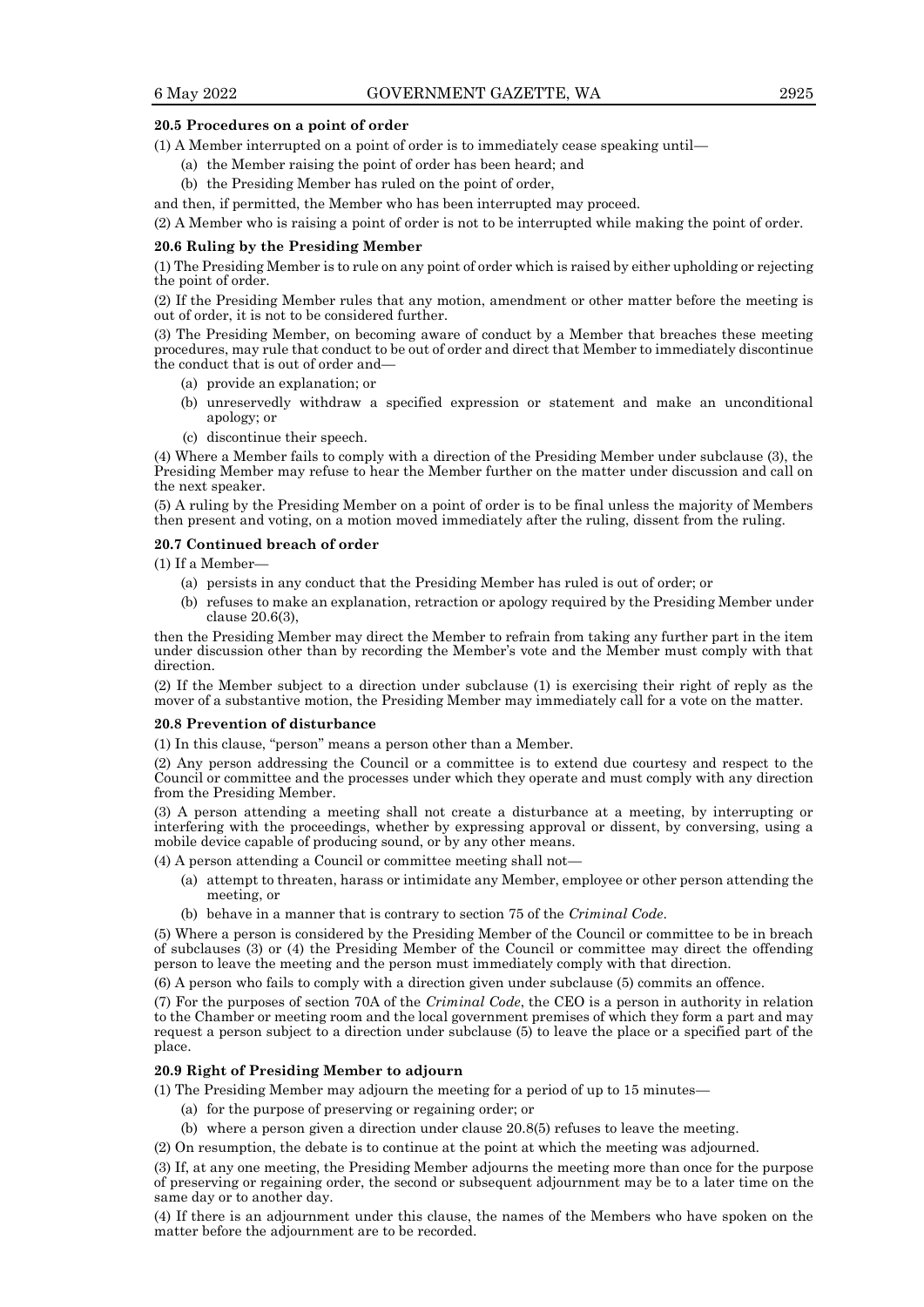## **PART 21—MEETINGS OF ELECTORS**

#### **21.1 Electors' general meetings**

Electors' general meetings are dealt with in the Act.

## **21.2 Matters for discussion at electors' general meeting**

The matters to be discussed at an electors' general meeting are dealt with in the Regulations.

#### **21.3 Electors' special meetings**

Electors' special meetings are dealt with in the Act and Regulations.

### **21.4 Convening electors' meetings**

Convening electors' meetings is dealt with in the Act.

#### **21.5 Who presides at electors' meetings**

Who presides at electors' meetings is dealt with in the Act.

#### **21.6 Procedure for electors' meetings**

(1) The procedure for electors' meetings is dealt with in the Act and the Regulations.

(2) In exercising their discretion to determine the procedure to be followed at an electors' meeting, the Presiding Member is to have regard to these meeting procedures.

(3) If the Presiding Member at an electors' meeting is of the opinion that any motion proposed—

- (a) is of an objectionable nature; or
- (b) if carried, would breach any written law; or
- (c) if carried, would be incapable of being actioned or implemented by the local government,

the Presiding Member may rule that the motion is out of order and shall not be considered, provided that the Presiding Member has taken reasonable steps to assist the elector to reword their motion in a way that would not be objectionable, in breach of a written law or incapable of being actioned or implemented by the local government.

(4) A person attending an electors meeting shall not—

- (a) attempt to threaten, harass or intimidate any Member, employee or other person attending the meeting, or
- (b) behave in a manner that is contrary to section 75 of the *Criminal Code*.

(5) Where a person is considered by the Presiding Member of the Council or committee to be in breach of subclause (5) the Presiding Member of the Council or committee may direct the offending person to leave the meeting and the person must immediately comply with that direction.

(6) A person who fails to comply with a direction given under subclause (5) commits an offence.

#### **21.7 Participation of non-electors**

(1) A person who is not an elector of the local government shall not take part in any discussion at an electors' meeting unless the meeting, by resolution, permits them to do so.

(2) A person who is not an elector of the local government is not entitled to vote at an electors' meeting.

## **21.8 Voting at electors' meetings**

Voting at electors' meetings is dealt with in the Regulations.

#### **21.9 Minutes of electors' meetings**

Minutes of electors' meetings are dealt with in the Act.

## **21.10 Decisions made at electors' meetings**

Decisions made at electors' meetings are dealt with in the Act.

## **PART 22—OTHER PROCEDURAL MATTERS**

#### **22.1 Tabling of documents at a meeting**

(1) Any Member may table a document or other material at a Council or committee meeting that is relevant to an agenda item—

- (a) with the prior approval of the Presiding Member; or
- (b) with the approval of the Council on a motion by the Member in possession of the document or material.

(2) A Member may request on a motion that a document from which another Member is reading or quoting be tabled and with the approval of the Council that document shall be tabled by the Member in possession of it.

(3) Subclause (2) does not apply to a document that is privileged legal communication, or would reveal the private affairs of any person, or is material that is required to be kept confidential under any written law.

(4) Access to, and publication of, tabled documents are dealt with in the Act and Regulations.